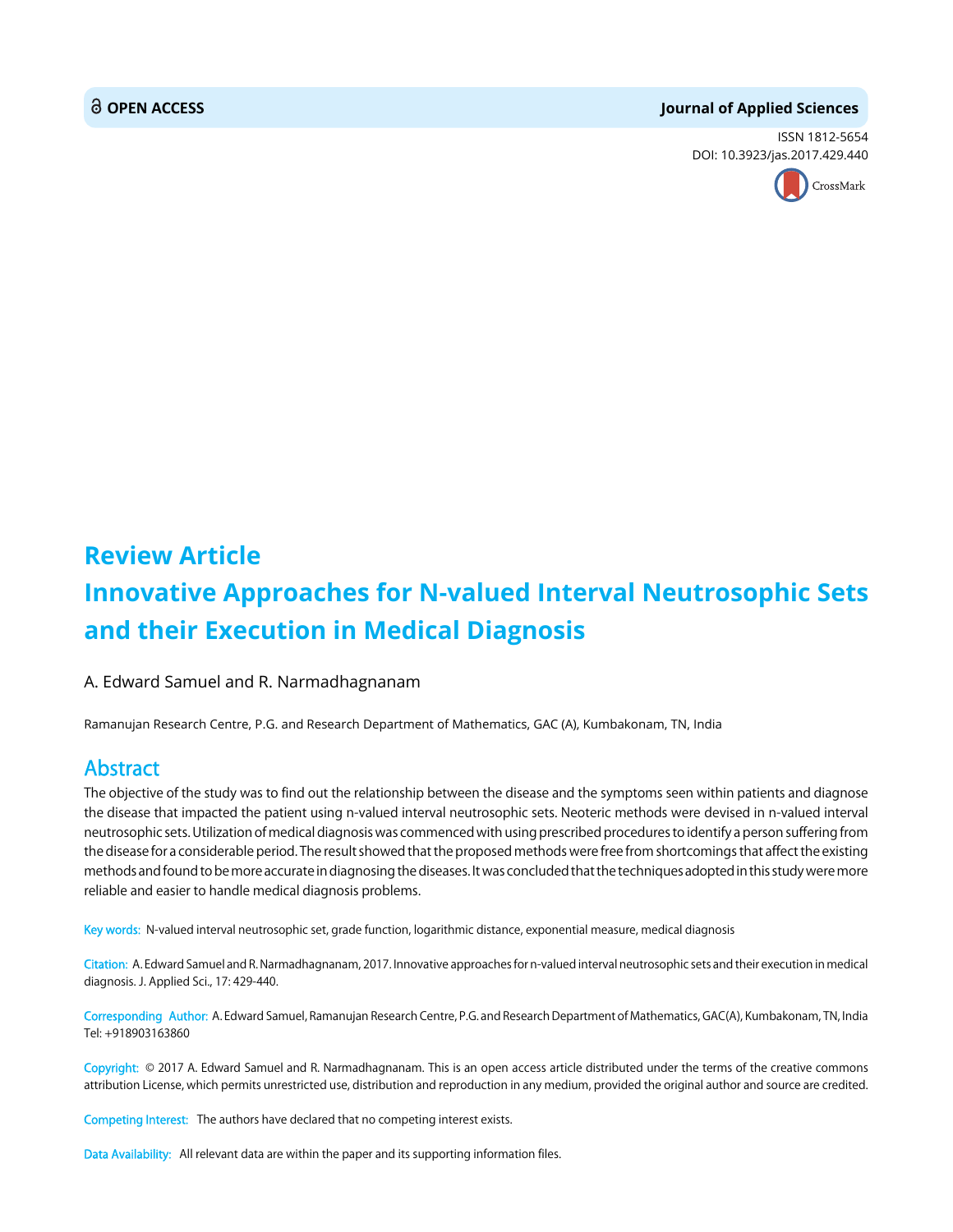#### INTRODUCTION

Kumbakonam is a thickly populated town. Although underground drainage system is available here, it is yet to cover all the houses in the town. So, open drainage system continues to be in practice in different places of the town. Further this town is racing fast towards total sanitation in all spheres. As a result, Kumbakonam continues to be a repository of all new kinds of diseases. This created an urge to carry out research in the medical field. By introducing innovative methods in the research, the diseases can be diagnosed instantly and infallibly.

A number of real life problems in engineering, medical sciences, social sciences, economics etc., involve imprecise data and their solution involves the use of mathematical principles based on uncertainty and imprecision. Such uncertainties are being dealt with the help of topics like probability theory, fuzzy set theory<sup>1</sup>, rough set theory<sup>2</sup> etc., Healthcare industry has been trying to complement the services offered by conventional clinical decision making systems with the integration of fuzzy logic techniques in them. As it is not an easy task for a clinician to derive a fool proof diagnosis, it is advantageous to automate few initial steps of diagnosis which would not require intervention from an expert doctor. Neutrosophic set which is a generalized set possesses all attributes necessary to encode medical knowledge base and capture medical inputs.

As medical diagnosis demands large amount of information processing, large portion of which is quantifiable, also intuitive thought process involve rapid unconscious data processing and combines available information by law of average, the whole process offers low intra and inter personal consistency. So contradictions, inconsistency, indeterminacy and fuzziness should be accepted as unavoidable as they are integrated in the behavior of biological systems as well as in their characterization. To model an expert doctor it is imperative that it should not disallow uncertainty as it would be then inapt to capture fuzzy or incomplete knowledge that might lead to the danger of fallacies due to misplaced precision.

As medical diagnosis contains lots of uncertainties and increased volume of information available to physicians from new medical technologies, the process of classifying different sets of symptoms under a single name of disease becomes difficult. In some practical situations, there is the possibility of each element having different truth membership, indeterminate and false membership functions. The unique feature of n-valued interval neutrosophic set is that it contains multi truth membership, indeterminate and false membership. By taking one time inspection, there may be error in diagnosis. Hence, multi time inspection, by taking the samples of the same patient at different times gives the best diagnosis. So, n-valued interval neutrosophic sets and their applications play a vital role in medical diagnosis.

In 1965, fuzzy set theory was firstly given by Zadeh<sup>1</sup> which is applied in many real applications to handle uncertainty. Sometimes membership function itself is uncertain and hard to be defined by a crisp value. So the concept of interval valued fuzzy sets was proposed to capture the uncertainty of grade of membership. Atanassov $3$ introduced the intuitionistic fuzzy sets which consider both truth-membership and falsity-membership. De et al.<sup>4</sup> presented an application of intuitionistic fuzzy set in medical diagnosis. Ye<sup>5</sup> introduced the concept of cosine similarity measures for intuitionistic fuzzy sets. Miaoying<sup>6</sup> presented the cotangent similarity function for intuitionistic fuzzy sets. Later on, intuitionistic fuzzy sets were extended to the interval valued intuitionistic fuzzy sets. Intuitionistic fuzzy sets and interval valued intuitionistic fuzzy sets can only handle incomplete information not the indeterminate information and inconsistent information which exists commonly in belief systems. So, neutrosophic set (generalization of fuzzy sets, intuitionistic fuzzy sets and so on) defined by Smarandache<sup>7</sup> has capability to deal with uncertainty, imprecise, incomplete and inconsistent information which exists in real world from philosophical point of view. Wang *et al*.<sup>8</sup> proposed the single valued neutrosophic set. Similarity and entropy between neutrosophic sets were proposed by Mamjumdar and Samanta<sup>9</sup>. Wang *et al*.<sup>10</sup> proposed the set theoretic operations on an instance of neutrosophic set is called interval valued neutrosophic set which is more flexible and practical than neutrosophic set. Similarity measures between interval valued neutrosophic sets were proposed by Ye<sup>11</sup>. Interval valued neutrosophic soft sets were introduced by Deli<sup>12</sup>.

Sebastian and Ramakrishnan<sup>13</sup> studied a new concept called fuzzy multi sets (FMS), which is the generalization of multi sets. Shinoj and Sunil<sup>14</sup> extended the concept of fuzzy multi sets by introducing intuitionistic fuzzy multi sets (IFMS). Rajarajeswari and Uma<sup>15</sup> proposed the normalized hamming similarity measure between them. However, the concepts of FMS and IFMS are not capable of dealing with indeterminacy. Ye and Ye<sup>16</sup> introduced the concept of single valued neutrosophic multi sets. Distance based similarity measures between them were introduced by Ye *et al*.<sup>17</sup>. Smarandache<sup>18</sup> extended the classical neutrosophic logic to n-valued refined neutrosophic logic, by refining each neutrosophic component T, I, F into respectively,  $T_1, T_2, \dots, T_m$ ,  $I_1, I_2, \dots, I_n$  and  $F_1, F_2, \dots, F_T$ . Deli *et al*.<sup>19</sup> studied a new concept called neutrosophic refined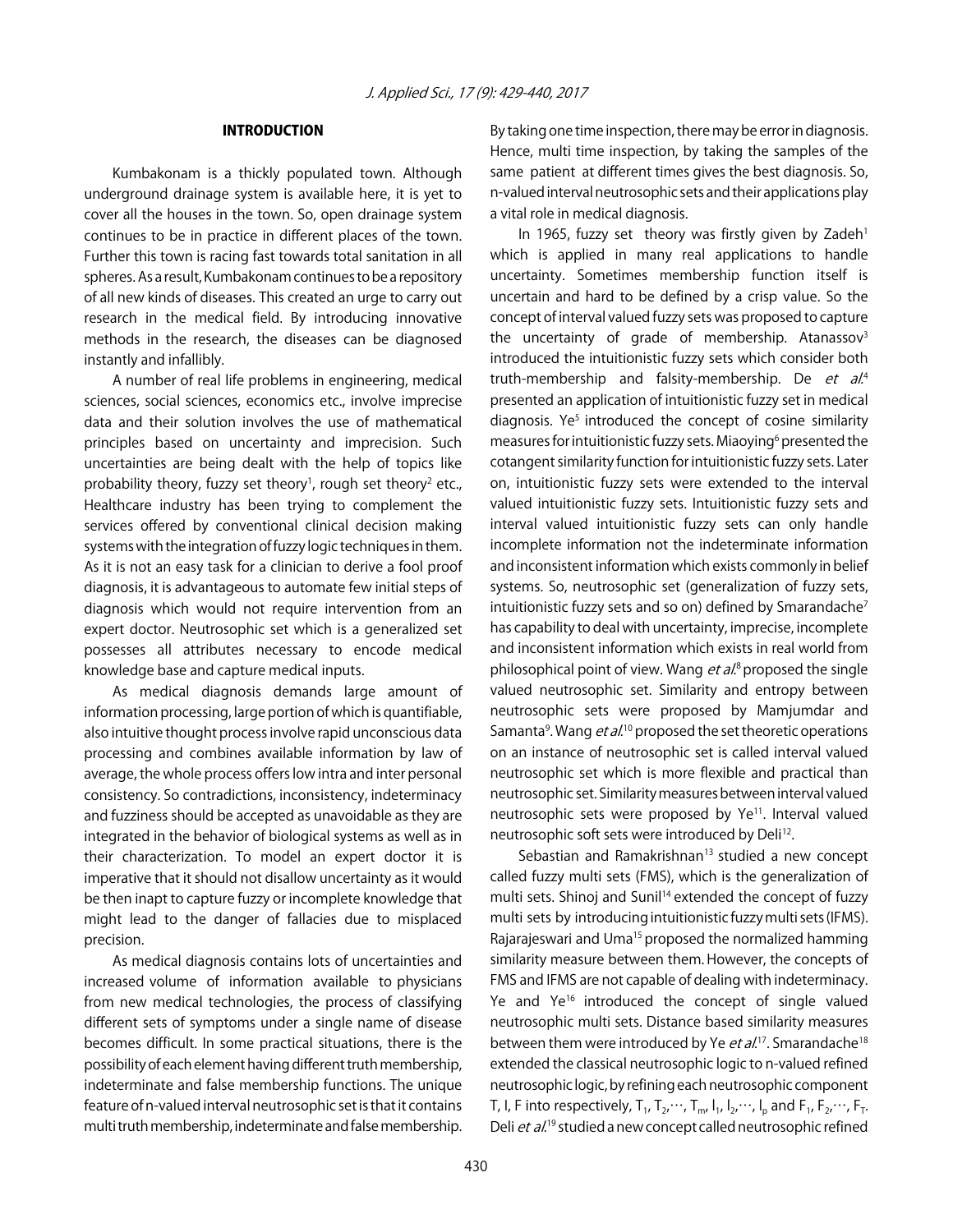sets. Broumi and Deli<sup>20</sup> proposed the correlation measure between them. Broumi *et al*.<sup>21</sup> generalize the concept of n-valued neutrosophic sets to the case of n-valued interval neutrosophic sets.

In this study, using the notion of n-valued interval neutrosophic set was provided an exemplary for medical diagnosis. In order to make this, various methods were implemented.

#### PRELIMINARIES

**Interval neutrosophic set<sup>10</sup>:** Let  $X$  be a space of points (objects), with a generic element in X denoted by x. An interval neutrosophic set A in X is characterized by the truth-membership function  $T_{A}$ , indeterminacy-membership function  $I_A$  and falsity-membership function  $F_A$ . For each point x in  $X, T_A(x), I_A(x), F_A(x) \subseteq [0,1]$  with the condition that  $0 \le T_A(x) + I_A(x) + F_A(x) \le 3$ .

Interval neutrosophic relation<sup>10</sup>: Let X and Y be two non-empty crisp sets. An interval neutrosophic relation R(X, Y) is a subset of product space  $X \times Y$  and is characterized by the truth membership function  $T_R(x, y)$ , the indeterminacy membership function  $I_R(x, y)$  and the falsity membership function  $F_R(x, y)$ , where  $x \in X$  and  $y \in Y$  and  $T_R(x, y)$ ,  $I_R(x, y)$ ,  $F_R(x, y) \subseteq [0, 1].$ 

**Sup-star composition<sup>10</sup>:** Let X and Y be two non-empty crisp sets. An interval neutrosophic relation R(X, Y) is a subset of product space  $X \times Y$  and is characterized by the membership functions for the composition of interval neutrosophic relations R(X, Y) and S(Y, Z) are given by the interval neutrosophic sup-star composition of R and S:

$$
T_{R\cdot S}(x,z) = \sup_{y \in Y} \min \left( T_R(x,y), T_S(y,z) \right)
$$
  

$$
I_{R\cdot S}(x,z) = \sup_{y \in Y} \min \left( I_R(x,y), I_S(y,z) \right)
$$
  

$$
F_{R\cdot S}(x,z) = \inf_{y \in Y} \max \left( F_R(x,y), F_S(y,z) \right) \tag{1}
$$

where,  $x \in X$  and  $y \in Y$  and  $T_R(x, y)$ ,  $I_R(x, y)$ ,  $F_R(x, y) \subseteq [0, 1]$ .

**N-valued interval neutrosophic set<sup>21</sup>:** Let  $X$  be a universe, a n-valued interval neutrosophic set on X can be defined as follows:

$$
A = \begin{cases} x \left( \left[ \inf T_A^1(x), \sup T_A^1(x) \right], \left[ \inf T_A^2(x), \sup T_A^2(x) \right], \dots, \right), \\ \left[ \inf T_A^p(x), \sup T_A^p(x) \right] \\ \left( \left[ \inf T_A^1(x), \sup T_A^1(x) \right], \left[ \inf T_A^2(x), \sup T_A^2(x) \right], \dots, \right) \\ \left[ \left[ \inf T_A^p(x), \sup T_A^p(x) \right] \right) \\ \left( \left[ \inf F_A^1(x), \sup F_A^1(x) \right], \left[ \inf F_A^2(x), \sup F_A^2(x) \right], \dots, \right) : x \in X \\ \left[ \left[ \inf F_A^p(x), \sup F_A^p(x) \right] \right) \end{cases}
$$

Where:

$$
\inf T^1_A(x), \inf T^2_A(x), \ldots, \inf T^p_A(x), \inf I^1_A(x), \inf I^2_A(x), \ldots, \inf I^p_A(x)
$$

 $\inf F_{A}^{1}(x), \inf F_{A}^{2}(x), \dots, \inf F_{A}^{p}(x), \sup T_{A}^{1}(x), \sup T_{A}^{2}(x), \dots, \sup T_{A}^{p}(x)$ 

 $\sup I_{A}^{1}(x), \sup I_{A}^{2}(x), \ldots, \sup I_{A}^{p}(x), \sup F_{A}^{1}(x), \sup F_{A}^{2}(x), \ldots, \sup F_{A}^{p}(x) \in [0,1]$ 

Such that:

$$
0 \leq \sup T_A^j(x) + \sup I_A^j(x) + \sup F_A^j(x) \leq 3 \ \forall \ j = 1, 2, 3, \dots, p
$$

**Inclusion<sup>21</sup>:** A n-valued interval neutrosophic set A is contained in the other n-valued interval neutrosophicset B, denoted by  $A \subseteq B$  if and only if:

$$
\inf T^1_A(x) \leq \inf T^1_B(x), \inf T^2_A(x) \leq \inf T^2_B(x), \dots, \inf T^p_A(x) \leq \inf T^p_B(x)
$$

$$
sup T_A^1(x) \leq sup T_B^1(x), sup T_A^2(x) \leq sup T_B^2(x), ..., sup T_A^p(x) \leq sup T_B^p(x)
$$

$$
\inf I^1_A(x) \geq \inf I^1_B(x), \inf I^2_A(x) \geq \inf I^2_B(x), \dots, \inf I^p_A(x) \geq \inf I^p_B(x)
$$

$$
\textstyle\sup I^1_A(x)\!\geq\!\sup I^1_B(x),\,\sup I^2_A(x)\!\geq\!\sup I^2_B(x),\!\dots,\,\sup I^p_A(x)\!\geq\!\sup I^p_B(x)
$$

$$
\inf F_A^1(x) \geq \inf F_B^1(x), \inf F_A^2(x) \geq \inf F_B^2(x), \dots, \inf F_A^p(x) \geq \inf F_B^p(x)
$$

$$
\sup F_{A}^{1}(x) \ge \sup F_{B}^{1}(x), \sup F_{A}^{2}(x) \ge \sup F_{B}^{2}(x), ...,
$$
  
\n
$$
\sup F_{A}^{p}(x) \ge \sup F_{B}^{p}(x) \forall x \in X
$$
\n(2)

#### PROPOSED DEFINITIONS

The proposed definitions are as follows:

**Grade function:** Let  $A = ([a,b],[c,d],[e,f])$  be an interval neutrosophic number, a grade function E of an interval neutrosophic value, based on the truth-membership degree, indeterminacy-membership degree and falsity-membership degree is defined as: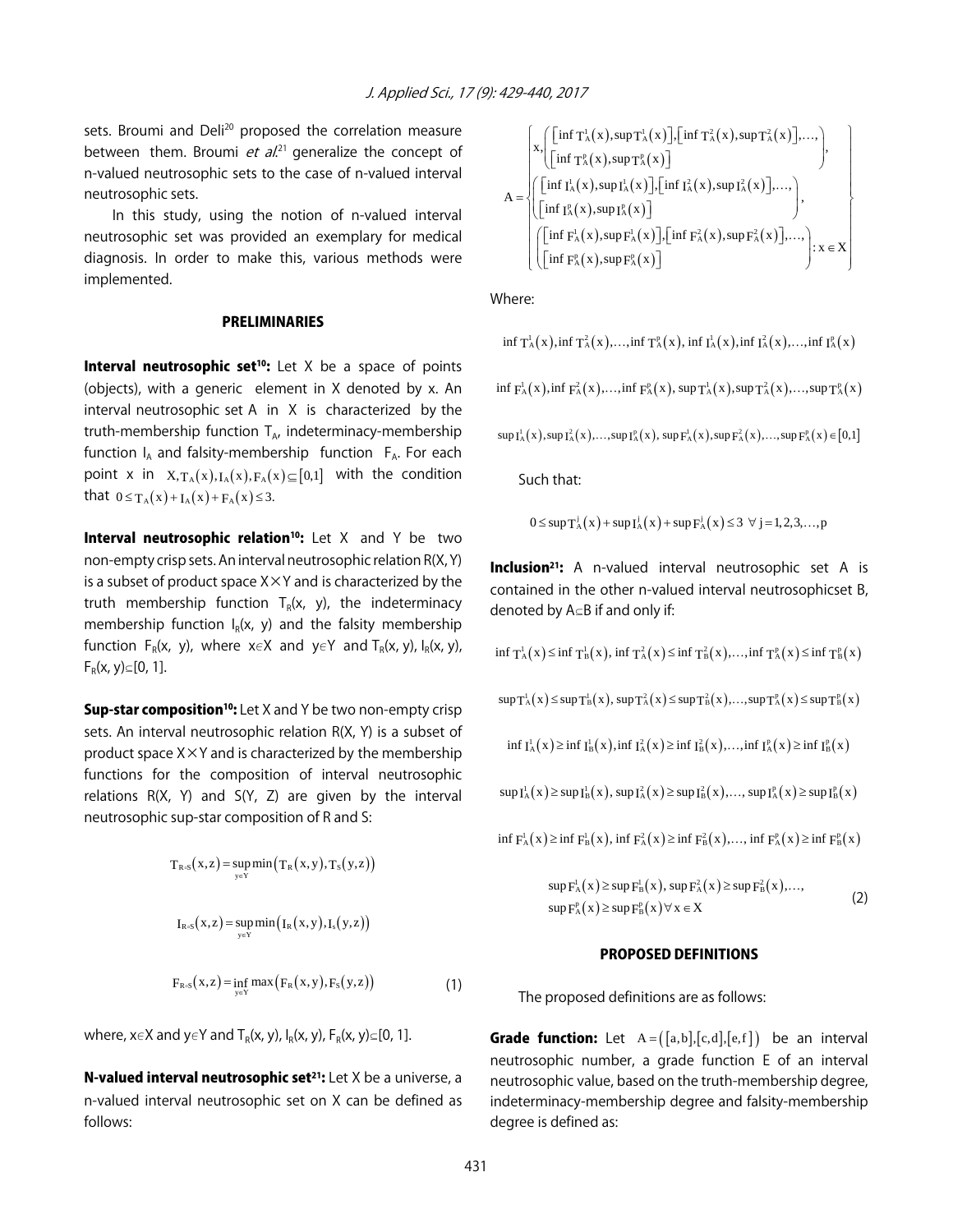$$
E(A) = \frac{((1-a)+b+c+d+e-f)^2}{4}
$$
 (3)

Proposition 1:

 $E(A) \geq 0$ 

**Proof:** The proof is straightforward.

Theorem 1: Let:

$$
A = ([a1, b1],[c1, d1],[e1,f1])
$$

and:

$$
\mathbf{B} = ( [a_2, b_2], [c_2, d_2], [e_2, f_2] )
$$

be two interval neutrosophic numbers. If  $A \subseteq B$  then  $E(A) > E(B)$ .

Proof: By'(3)':

$$
E(A) = \frac{((1-a_1) + b_1 + c_1 + d_1 + e_1 - f_1)^2}{4}
$$

and:

$$
E(B) = \frac{((1-a_2) + b_2 + c_2 + d_2 + e_2 - f_2)^2}{4}
$$

Since A $\subseteq$ B, a<sub>1</sub><a<sub>2</sub>, b<sub>1</sub><br/>sb<sub>2</sub>, c<sub>1</sub>>c<sub>2</sub>, d<sub>1</sub>>d<sub>2</sub>, e<sub>1</sub>>e<sub>2</sub> and f<sub>1</sub>>f<sub>2</sub>:

∴  $(a_2 - a_1) \ge 0$ ,  $(b_2 - b_1) \ge 0$ ,  $(c_1 - c_2) \ge 0$ ,  $(d_1 - d_2) \ge 0$ ,  $(e_1 - e_2) \ge 0$ and  $(f_1 - f_2) \ge 0$ 

Hence  $E(A)-E(B)\geq 0$ .

**Similarity grade function:** Let  $A = (\lceil a,b \rceil, [c,d], [e,f] )$  be an interval neutrosophic number, a similarity grade function N of an interval neutrosophic value, based on the truth-membership degree, indeterminacy-membership degree and falsity-membership degree is defined as:

$$
N(A) = 1 - \frac{(1-a) + b + c + d + e - f}{6}
$$
 (4)

Proposition 2:

$$
N(A) \in [0,1]
$$

**Proof:** The proof is straightforward.

Theorem 2: Let:

$$
A = ([a1, b1],[c1,d1],[e1,f1])
$$

and:

$$
\mathbf{B} = ([a_2, b_2], [c_2, d_2], [e_2, f_2])
$$

be two interval neutrosophic numbers. If  $A \subseteq B$  then  $N(A) \le N(B)$ .

Proof: By'(4)':

$$
N(A) = 1 - \frac{(1 - a_1) + b_1 + c_1 + d_1 + e_1 - f_1}{6}
$$

and:

$$
N(B) = 1 - \frac{(1 - a_2) + b_2 + c_2 + d_2 + e_2 - f_2}{6}
$$

Since A $\subseteq$ B, a<sub>1</sub> $\leq$ a<sub>2</sub>, b<sub>1</sub> $\leq$ b<sub>2</sub>, c<sub>1</sub> $\geq$ c<sub>2</sub>, d<sub>1</sub> $\geq$ d<sub>2</sub>, e<sub>1</sub> $\geq$ e<sub>2</sub> and f<sub>1</sub> $\geq$ f<sub>2</sub>:

 $2(a_2 - a_1) \ge 0$ ,  $(b_2 - b_1) \ge 0$ ,  $(c_1 - c_2) \ge 0$ ,  $(d_1 - d_2) \ge 0$ ,  $(e_1 - e_2) \ge 0$ and  $(f_1 - f_2) \ge 0$ 

Hence  $N(A)-N(B)\leq 0$ .

### Logarithmic distance: Let:

$$
A = \begin{cases} x \cdot \begin{pmatrix} \left[ \inf T_A^1(x), \sup T_A^1(x) \right], \left[ \inf T_A^2(x), \sup T_A^2(x) \right], \dots, \\ \left[ \inf T_A^p(x), \sup T_A^p(x) \right] \end{pmatrix}, \\ A = \begin{cases} \left[ \inf T_A^1(x), \sup T_A^1(x) \right], \left[ \inf T_A^2(x), \sup T_A^2(x) \right], \dots, \\ \left[ \inf T_A^p(x), \sup T_A^p(x) \right] \end{cases}, \\ \left( \begin{bmatrix} \left[ \inf F_A^1(x), \sup F_A^1(x) \right], \left[ \inf F_A^2(x), \sup F_A^2(x) \right], \dots, \\ \left[ \left[ \inf F_A^p(x), \sup F_A^p(x) \right] \end{bmatrix} \right] & \geq x \in X \end{cases}
$$

and:

$$
B=\left(\begin{aligned} &x, \begin{bmatrix} \big[\inf T_B^l(x), \sup T_B^l(x)\big], \big[\inf T_B^2(x), \sup T_B^2(x)\big], \dots, \\ \big[\inf T_B^p(x), \sup T_B^p(x)\big] \end{bmatrix}, \\ &B=\left(\begin{aligned} &\big[\inf T_B^l(x), \sup T_B^l(x)\big], \big[\inf T_B^i(x), \sup T_B^2(x)\big], \dots, \\ \big[\inf T_B^p(x), \sup T_B^p(x)\big] \end{aligned}\right), \\ &\left(\begin{aligned} &\big[\inf F_B^l(x), \sup F_B^l(x)\big], \big[\inf F_B^2(x), \sup F_B^2(x)\big], \dots, \\ \big[\big[\inf F_B^p(x), \sup F_B^p(x)\big] \end{aligned}\right): x\in X\right) \end{aligned}\right)
$$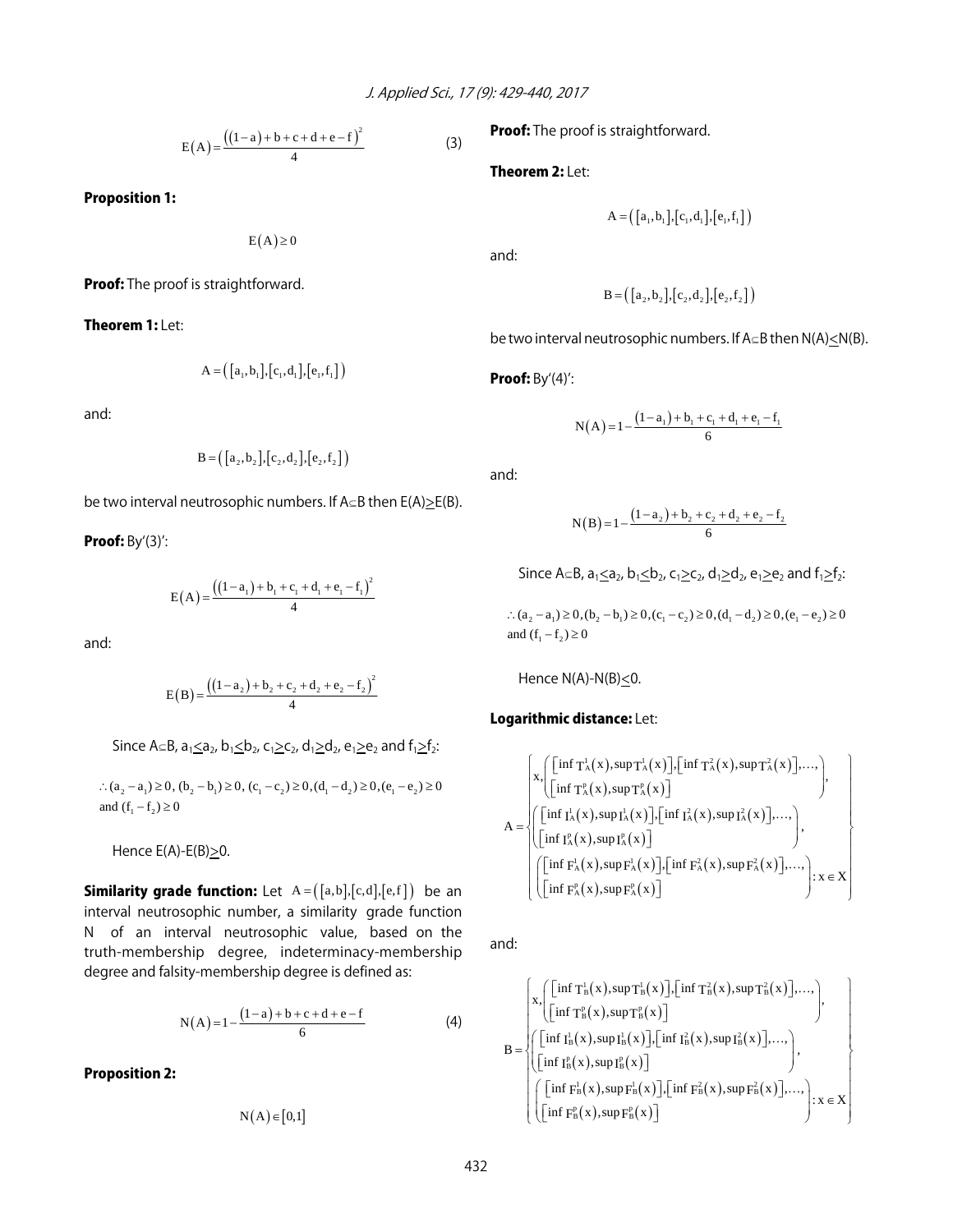Be two n-valued interval neutrosophic sets then the logarithmic distance:



# Proposition 3:

- $LD<sub>NVINS</sub>$  (A, B) $>0$
- $LD<sub>NVINS</sub>$  (A, B) =  $LD<sub>NVINS</sub>$  (B, A)
- If  $A \subseteq B \subseteq C$  then  $LD_{NVINS}$  (A, C) $\succeq LD_{NVINS}$  (A, B) and  $LD_{NVINS}$  (A, C)  $\Sigma$ LD<sub>NVINS</sub> (B, C)

### Proof:

- The proof is straightforward
- It was well known that:

 $\left|\inf T_{A}^{j}(x_i)-\inf T_{B}^{j}(x_i)\right|=\left|\inf T_{B}^{j}(x_i)-\inf T_{A}^{j}(x_i)\right|$ 

$$
\left|\sup T_A^j(x_i) - \sup T_B^j(x_i)\right| = \left|\sup T_B^j(x_i) - \sup T_A^j(x_i)\right|
$$

 $\left|\inf I_{A}^{j}(x_{i}) - \inf I_{B}^{j}(x_{i})\right| = \left|\inf I_{B}^{j}(x_{i}) - \inf I_{A}^{j}(x_{i})\right|$ 

 $|\sup I_{A}^{j}(x_i) - \sup I_{B}^{j}(x_i)| = |\sup I_{B}^{j}(x_i) - \sup I_{A}^{j}(x_i)|$ 

$$
\left|\inf F_{A}^{j}(x_{i}) - \inf F_{B}^{j}(x_{i})\right| = \left|\inf F_{B}^{j}(x_{i}) - \inf F_{A}^{j}(x_{i})\right|
$$

 $|\sup \mathbf{F}_{\mathbf{A}}^{j}(\mathbf{x}_{i}) - \sup \mathbf{F}_{\mathbf{B}}^{j}(\mathbf{x}_{i})| = |\sup \mathbf{F}_{\mathbf{B}}^{j}(\mathbf{x}_{i}) - \sup \mathbf{F}_{\mathbf{A}}^{j}(\mathbf{x}_{i})|$ 





$$
=LD_{NVINS} (B, A)
$$

By  $'(2)'$ :

 $\inf T_A^j(x_i) \leq \inf T_B^j(x_i) \leq \inf T_C^j(x_i)$ 

 $sup T_A^j(x_i) \leq sup T_B^j(x_i) \leq sup T_C^j(x_i)$ 

inf  $I_A^j(x_i) \ge \inf I_B^j(x_i) \ge \inf I_C^j(x_i)$ 

 $\sup I_{A}^{j}(x_i) \geq \sup I_{B}^{j}(x_i) \geq \sup I_{C}^{j}(x_i)$ 

inf  $F_A^j(x_i) \ge \inf F_B^j(x_i) \ge \inf F_C^j(x_i)$ 

$$
\sup F_A^j(x_i) \ge \sup F_B^j(x_i) \ge \sup F_C^j(x_i)
$$

Hence:

 $\left|\inf T_{A}^{j}(x_i) - \inf T_{B}^{j}(x_i)\right| \leq \left|\inf T_{A}^{j}(x_i) - \inf T_{C}^{j}(x_i)\right|$ 

 $|\sup T_A^j(x_i) - \sup T_B^j(x_i)| \leq |\sup T_A^j(x_i) - \sup T_C^j(x_i)|$ 

 $\left|\inf I_{A}^{j}(x_i)-\inf I_{B}^{j}(x_i)\right|\leq\left|\inf I_{A}^{j}(x_i)-\inf I_{C}^{j}(x_i)\right|$ 

$$
\left|\sup I_{A}^{j}(x_{i})-\sup I_{B}^{j}(x_{i})\right|\leq\left|\sup I_{A}^{j}(x_{i})-\sup I_{C}^{j}(x_{i})\right|
$$

$$
\left|\inf F_A^j(x_i) - \inf F_B^j(x_i)\right| \leq \left|\inf F_A^j(x_i) - \inf F_C^j(x_i)\right|
$$

 $|\sup F_A^j(x_i) - \sup F_B^j(x_i)| \leq |\sup F_A^j(x_i) - \sup F_C^j(x_i)|$ 

Here, the logarithmic distance is an increasing function:

 $\therefore$  LD<sub>NVINS</sub> (A, C) $\geq$ LD<sub>NVINS</sub> (A, B) and LD<sub>NVINS</sub> (A, C)  $\geq$ LD<sub>NVINS</sub> (B, C)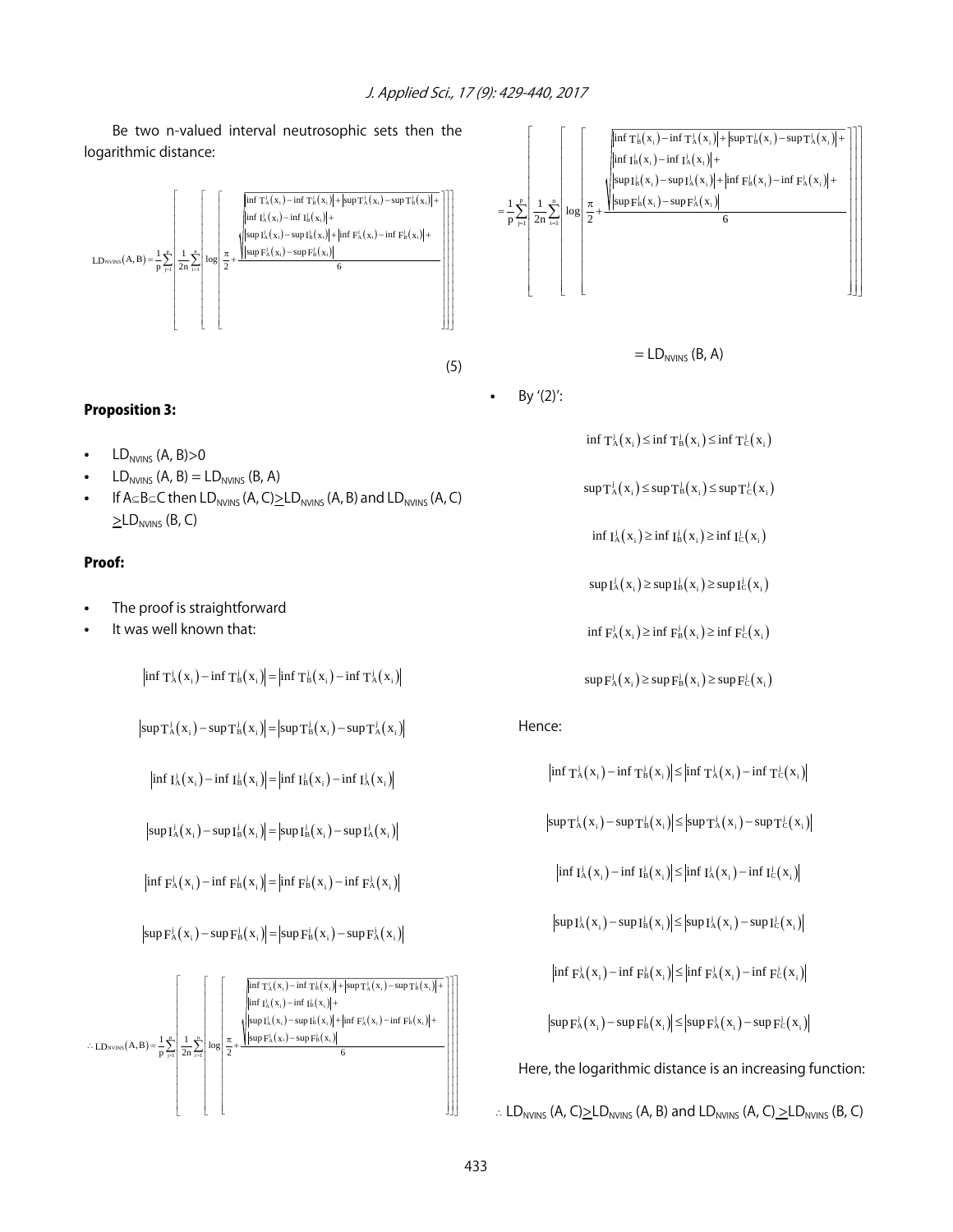# Exponential measure: Let:

$$
A = \begin{pmatrix} x \cdot \begin{pmatrix} \left[ \inf T_A^1(x), \sup T_A^1(x) \right], \left[ \inf T_A^2(x), \sup T_A^2(x) \right], \dots, \\ \left[ \inf T_A^p(x), \sup T_A^p(x) \right] \end{pmatrix}, \\ A = \begin{pmatrix} \left[ \inf T_A^1(x), \sup T_A^1(x) \right], \left[ \inf T_A^2(x), \sup T_A^2(x) \right], \dots, \\ \left[ \left[ \inf T_A^p(x), \sup T_A^p(x) \right] \end{pmatrix}, \\ \left[ \left[ \inf F_A^1(x), \sup F_A^1(x) \right], \left[ \inf F_A^2(x), \sup F_A^2(x) \right], \dots, \right), \\ \left[ \left[ \inf F_A^p(x), \sup F_A^p(x) \right] \end{pmatrix} : x \in X \end{pmatrix}
$$

and:

$$
B=\left\{\begin{aligned} &x,\left(\begin{bmatrix}\inf T_B^1(x),\sup T_B^1(x)\end{bmatrix}\hspace{-0.5mm},\!\!\!\!\!\inf T_B^2(x),\sup T_B^2(x)\hspace{-0.5mm}\right]\hspace{-0.5mm},\dots,\\ &\left(\begin{bmatrix}\inf T_B^1(x),\sup T_B^2(x)\end{bmatrix}\hspace{-0.5mm}\right)\hspace{-0.5mm},\\ &B=\left\{\begin{bmatrix}\big[\inf T_B^1(x),\sup T_B^1(x)\big]\hspace{-0.5mm},\!\!\!\!\!\inf T_B^2(x),\sup T_B^2(x)\big]\hspace{-0.5mm},\dots,\\ &\left(\begin{bmatrix}\inf T_B^1(x),\sup T_B^1(x)\end{bmatrix}\hspace{-0.5mm},\!\!\!\!\!\inf T_B^2(x),\sup F_B^2(x)\big]\hspace{-0.5mm},\dots,\\ &\left(\begin{bmatrix}\big[\inf F_B^1(x),\sup F_B^1(x)\big]\hspace{-0.5mm},\!\!\!\!\inf F_B^2(x)\big]\hspace{-0.5mm},\dots,\\ &\left[\begin{bmatrix}\inf F_B^2(x),\sup F_B^2(x)\end{bmatrix\hspace{-0.5mm}\right]\hspace{-0.5mm}\right]\hspace{-0.5mm}.\times\in X\end{aligned}\right\}.
$$

be two n-valued interval neutrosophic sets then the exponential measure:



# Proposition 4:

- $EM<sub>NVINS</sub>$  (A, B) $>0$
- $EM<sub>NVINS</sub>$  (A, B) = E $M<sub>NVINS</sub>$  (B, A)
- If  $A \subseteq B \subseteq C$  then  $EM_{NVINS}$  (A, C) $\leq EM_{NVINS}$  (A, B) and  $EM_{NVINS}$  $(A, C) \leq EM_{NVINS} (B, C)$

#### Proof:

- The proof is straightforward
- It was well known that:

 $\left|\inf T_{A}^{j}(x_i)-\inf T_{B}^{j}(x_i)\right|=\left|\inf T_{B}^{j}(x_i)-\inf T_{A}^{j}(x_i)\right|$ 

$$
sup T_{A}^{j}(x_{i})-sup T_{B}^{j}(x_{i})=|sup T_{B}^{j}(x_{i})-sup T_{A}^{j}(x_{i})|
$$

 $\left|\inf I_{A}^{j}(x_{i}) - \inf I_{B}^{j}(x_{i})\right| = \left|\inf I_{B}^{j}(x_{i}) - \inf I_{A}^{j}(x_{i})\right|$ 

$$
\left|\text{sup}\,I_{\text{A}}^{\text{j}}\!\left(\boldsymbol{x}_{\text{i}}\right)\!-\!\text{sup}\,I_{\text{B}}^{\text{j}}\!\left(\boldsymbol{x}_{\text{i}}\right)\!\right|\!=\!\left|\text{sup}\,I_{\text{B}}^{\text{j}}\!\left(\boldsymbol{x}_{\text{i}}\right)\!-\!\text{sup}\,I_{\text{A}}^{\text{j}}\!\left(\boldsymbol{x}_{\text{i}}\right)\!\right|
$$

$$
\left\vert \inf\, F_{A}^{j}\!\left( x_{_{i}}\right) \!-\!\inf\, F_{B}^{j}\!\left( x_{_{i}}\right) \right\vert \!=\!\left\vert \inf\, F_{B}^{j}\!\left( x_{_{i}}\right) \!-\!\inf\, F_{A}^{j}\!\left( x_{_{i}}\right) \right\vert
$$

$$
\left\vert \sup\nolimits_{\mathbf{F}^j_{\mathbf{A}}} \left(\mathbf{x}_i\right)-\sup\nolimits_{\mathbf{F}^j_{\mathbf{B}}} \left(\mathbf{x}_i\right)\right\vert=\left\vert \sup\nolimits_{\mathbf{F}^j_{\mathbf{B}}} \left(\mathbf{x}_i\right)-\sup\nolimits_{\mathbf{F}^j_{\mathbf{A}}} \left(\mathbf{x}_i\right)\right\vert
$$



$$
=EM_{NVINS} (B, A)
$$

$$
\bullet\qquad\text{By}\;{}'(2)'\text{:}
$$

$$
\inf \mathsf{T}_{\mathsf{A}}^{\mathsf{j}}\big(\mathsf{x}_{\mathsf{i}}\big) \leq \inf \mathsf{T}_{\mathsf{B}}^{\mathsf{j}}\big(\mathsf{x}_{\mathsf{i}}\big) \leq \inf \mathsf{T}_{\mathsf{C}}^{\mathsf{j}}\big(\mathsf{x}_{\mathsf{i}}\big)
$$

$$
sup T_A^j(x_i) \leq sup T_B^j(x_i) \leq sup T_C^j(x_i)
$$

$$
\inf I_{A}^{j}(x_{i}) \geq \inf I_{B}^{j}(x_{i}) \geq \inf I_{C}^{j}(x_{i})
$$

$$
\sup I_A^j(x_i) \ge \sup I_B^j(x_i) \ge \sup I_C^j(x_i)
$$

$$
\inf \mathrm{F}^{\mathrm{j}}_{\mathrm{A}}\big(x_{\mathrm{i}}\big) \geq \inf \mathrm{F}^{\mathrm{j}}_{\mathrm{B}}\big(x_{\mathrm{i}}\big) \geq \inf \mathrm{F}^{\mathrm{j}}_{\mathrm{C}}\big(x_{\mathrm{i}}\big)
$$

$$
\sup F_A^j(x_i) \geq \sup F_B^j(x_i) \geq \sup F_C^j(x_i)
$$

#### Hence:

$$
\begin{aligned} &\left|\inf \mathsf{T}_{\mathsf{A}}^{\mathsf{j}}\left(\mathsf{x}_{\mathsf{i}}\right)-\inf \mathsf{T}_{\mathsf{B}}^{\mathsf{j}}\left(\mathsf{x}_{\mathsf{i}}\right)\right| \leq\left|\inf \mathsf{T}_{\mathsf{A}}^{\mathsf{j}}\left(\mathsf{x}_{\mathsf{i}}\right)-\inf \mathsf{T}_{\mathsf{C}}^{\mathsf{j}}\left(\mathsf{x}_{\mathsf{i}}\right)\right| \\ &\sup \mathsf{T}_{\mathsf{A}}^{\mathsf{j}}\left(\mathsf{x}_{\mathsf{i}}\right)-\sup \mathsf{T}_{\mathsf{B}}^{\mathsf{j}}\left(\mathsf{x}_{\mathsf{i}}\right)\right| \leq\left|\sup \mathsf{T}_{\mathsf{A}}^{\mathsf{j}}\left(\mathsf{x}_{\mathsf{i}}\right)-\sup \mathsf{T}_{\mathsf{C}}^{\mathsf{j}}\left(\mathsf{x}_{\mathsf{i}}\right)\right| \end{aligned}
$$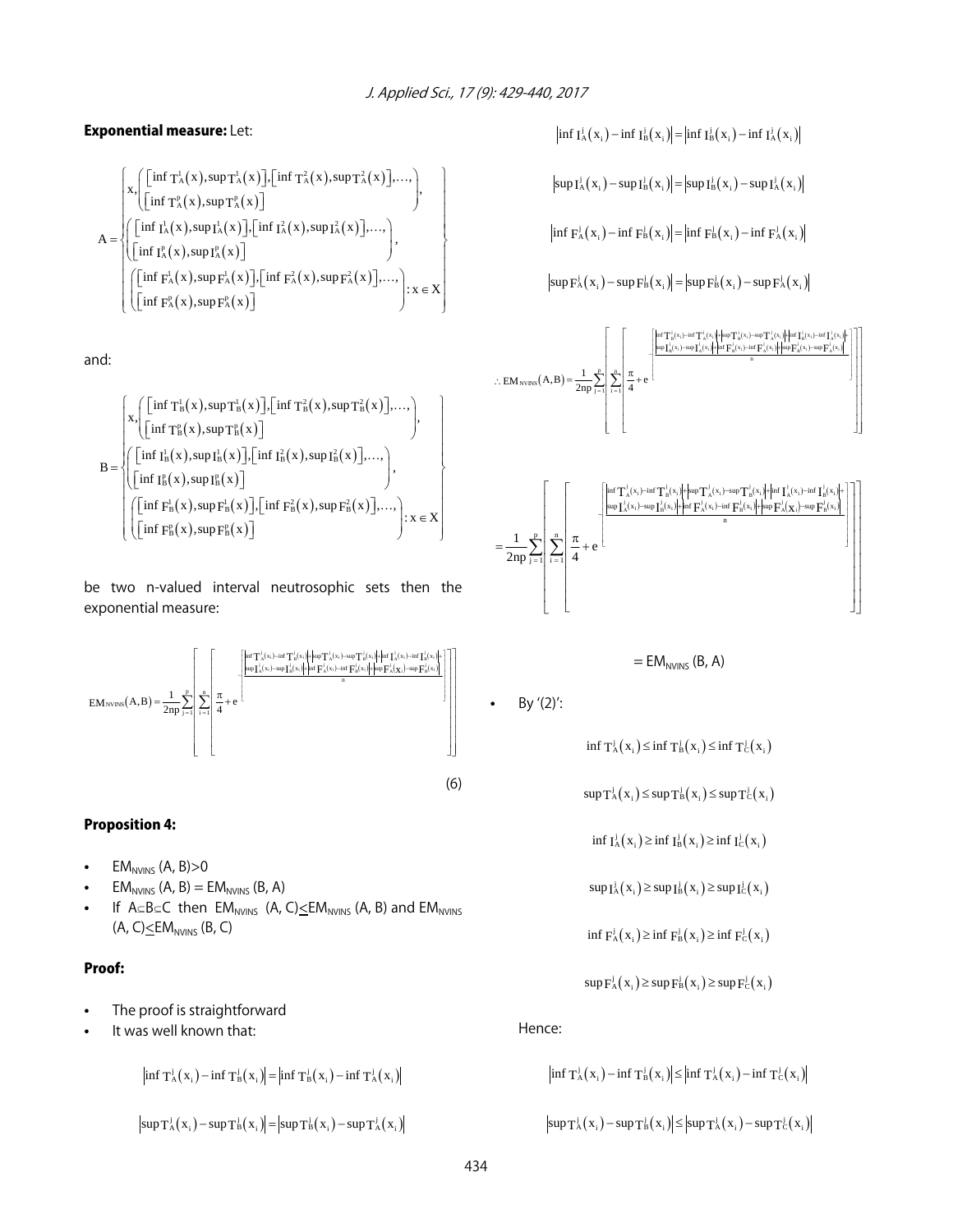$\left|\inf I_{A}^{j}(x_i)-\inf I_{B}^{j}(x_i)\right|\leq\left|\inf I_{A}^{j}(x_i)-\inf I_{C}^{j}(x_i)\right|$ 

$$
\left|\text{sup}\,I_{\text{A}}^{\text{j}}\big(\,x_{_{\text{i}}}\,\big)-\text{sup}\,I_{\text{B}}^{\text{j}}\big(\,x_{_{\text{i}}}\,\big)\right|\leq\left|\text{sup}\,I_{\text{A}}^{\text{j}}\big(\,x_{_{\text{i}}}\,\big)-\text{sup}\,I_{\text{C}}^{\text{j}}\big(\,x_{_{\text{i}}}\,\big)\right|
$$

$$
\left|\inf F_{A}^{j}(x_{i}) - \inf F_{B}^{j}(x_{i})\right| \leq \left|\inf F_{A}^{j}(x_{i}) - \inf F_{C}^{j}(x_{i})\right|
$$

$$
\left|\sup F_{A}^{j}(x_{i}) - \sup F_{B}^{j}(x_{i})\right| \leq \left|\sup F_{A}^{j}(x_{i}) - \sup F_{C}^{j}(x_{i})\right|
$$

Here, the exponential measure is a decreasing function:

$$
\therefore EM_{NVINS} (A, C) \leq EM_{NVINS} (A, B) \text{ and } EM_{NVINS} (A, C) \leq EM_{NVINS} (B, C)
$$

#### Similarity measure: Let:

$$
A = \begin{cases} x \cdot \begin{pmatrix} \left[ \inf T_A^1(x), \sup T_A^1(x) \right], \left[ \inf T_A^2(x), \sup T_A^2(x) \right], \dots, \\ \left[ \inf T_A^p(x), \sup T_A^p(x) \right] \end{pmatrix}, \\ A = \begin{cases} \begin{pmatrix} \left[ \inf I_A^1(x), \sup T_A^1(x) \right], \left[ \inf I_A^2(x), \sup T_A^2(x) \right], \dots, \\ \left[ \left[ \inf I_A^p(x), \sup T_A^p(x) \right] \end{pmatrix}, \left[ \inf F_A^2(x), \sup F_A^2(x) \right], \dots, \\ \left[ \left[ \inf F_A^p(x), \sup F_A^p(x) \right] \end{pmatrix}, \left[ \inf F_A^2(x), \sup F_A^2(x) \right], \dots, \right); x \in X \end{cases}
$$

and:

$$
B = \begin{cases} x, \left[\left[\inf T_B^l(x), \sup T_B^l(x)\right], \left[\inf T_B^2(x), \sup T_B^2(x)\right], \dots, \atop \left[\inf T_B^p(x), \sup T_B^p(x)\right]\right], \\ \left(\left[\inf T_B^l(x), \sup T_B^l(x)\right], \left[\inf T_B^2(x), \sup T_B^2(x)\right], \dots, \atop \left[\inf T_B^l(x), \sup T_B^p(x)\right], \left[\inf T_B^2(x), \sup F_B^2(x)\right], \dots, \atop \left[\left[\inf T_B^l(x), \sup F_B^p(x)\right]\right] \end{cases}, x \in X
$$

be two n-valued interval neutrosophic sets then the similarity measure:



# Proposition 5:

- SM<sub>NVINS</sub> (A, B) $\leq$ 1
- $SM<sub>NVINS</sub>$  (A, B) =  $SM<sub>NVINS</sub>$  (B, A)

If  $A \subseteq B \subseteq C$  then SM<sub>NVINS</sub> (A, C) $\leq$ SM<sub>NVINS</sub> (A, B) and SM<sub>NVINS</sub> (A,  $C) \leq SM_{NVINS}$  (B, C)

### Proof:

- The proof is straightforward
- It was well known that:

$$
\left\vert \inf T_{A}^{j}\!\left( x_{_{i}}\right) -\inf T_{B}^{j}\!\left( x_{_{i}}\right) \right\vert \!=\!\left\vert \inf T_{B}^{j}\!\left( x_{_{i}}\right) -\inf T_{A}^{j}\!\left( x_{_{i}}\right) \right\vert
$$

$$
\left|\text{sup}\,T_{\text{A}}^{\text{j}}\!\left(x_{_{\text{i}}}\right)\!-\!\text{sup}\,T_{\text{B}}^{\text{j}}\!\left(x_{_{\text{i}}}\right)\right|\!=\!\left|\text{sup}\,T_{\text{B}}^{\text{j}}\!\left(x_{_{\text{i}}}\right)\!-\!\text{sup}\,T_{\text{A}}^{\text{j}}\!\left(x_{_{\text{i}}}\right)\right|
$$

$$
\left|\inf I_{A}^{j}(x_{i}) - \inf I_{B}^{j}(x_{i})\right| = \left|\inf I_{B}^{j}(x_{i}) - \inf I_{A}^{j}(x_{i})\right|
$$

$$
\left|\text{sup}\,I_{\text{A}}^{\text{j}}\!\left(\,x_{\text{i}}^{}\right)-\text{sup}\,I_{\text{B}}^{\text{j}}\!\left(\,x_{\text{i}}^{}\right)\right|\!=\!\left|\text{sup}\,I_{\text{B}}^{\text{j}}\!\left(\,x_{\text{i}}^{}\right)-\text{sup}\,I_{\text{A}}^{\text{j}}\!\left(\,x_{\text{i}}^{}\right)\right|
$$

$$
\inf F_{A}^{j}\left(x_{_{i}}\right)-\inf F_{B}^{j}\left(x_{_{i}}\right)\right|=\left|\inf F_{B}^{j}\left(x_{_{i}}\right)-\inf F_{A}^{j}\left(x_{_{i}}\right)\right|
$$

$$
\left|\sup \mathbf{F}_{\mathbf{A}}^{j}\left(\mathbf{x}_{i}\right)-\sup \mathbf{F}_{\mathbf{B}}^{j}\left(\mathbf{x}_{i}\right)\right|=\left|\sup \mathbf{F}_{\mathbf{B}}^{j}\left(\mathbf{x}_{i}\right)-\sup \mathbf{F}_{\mathbf{A}}^{j}\left(\mathbf{x}_{i}\right)\right|
$$



$$
=SM_{NVINS} (B, A)
$$

$$
\bullet\qquad\text{By }\text{'}(2)'\text{:}
$$

 $\inf T_A^j(x_i) \leq \inf T_B^j(x_i) \leq \inf T_C^j(x_i)$ 

 $sup T_A^j(x_i) \leq sup T_B^j(x_i) \leq sup T_C^j(x_i)$ 

inf  $I_A^j(x_i) \ge \inf I_B^j(x_i) \ge \inf I_C^j(x_i)$ 

 $\sup I_{A}^{j}(x_i) \geq \sup I_{B}^{j}(x_i) \geq \sup I_{C}^{j}(x_i)$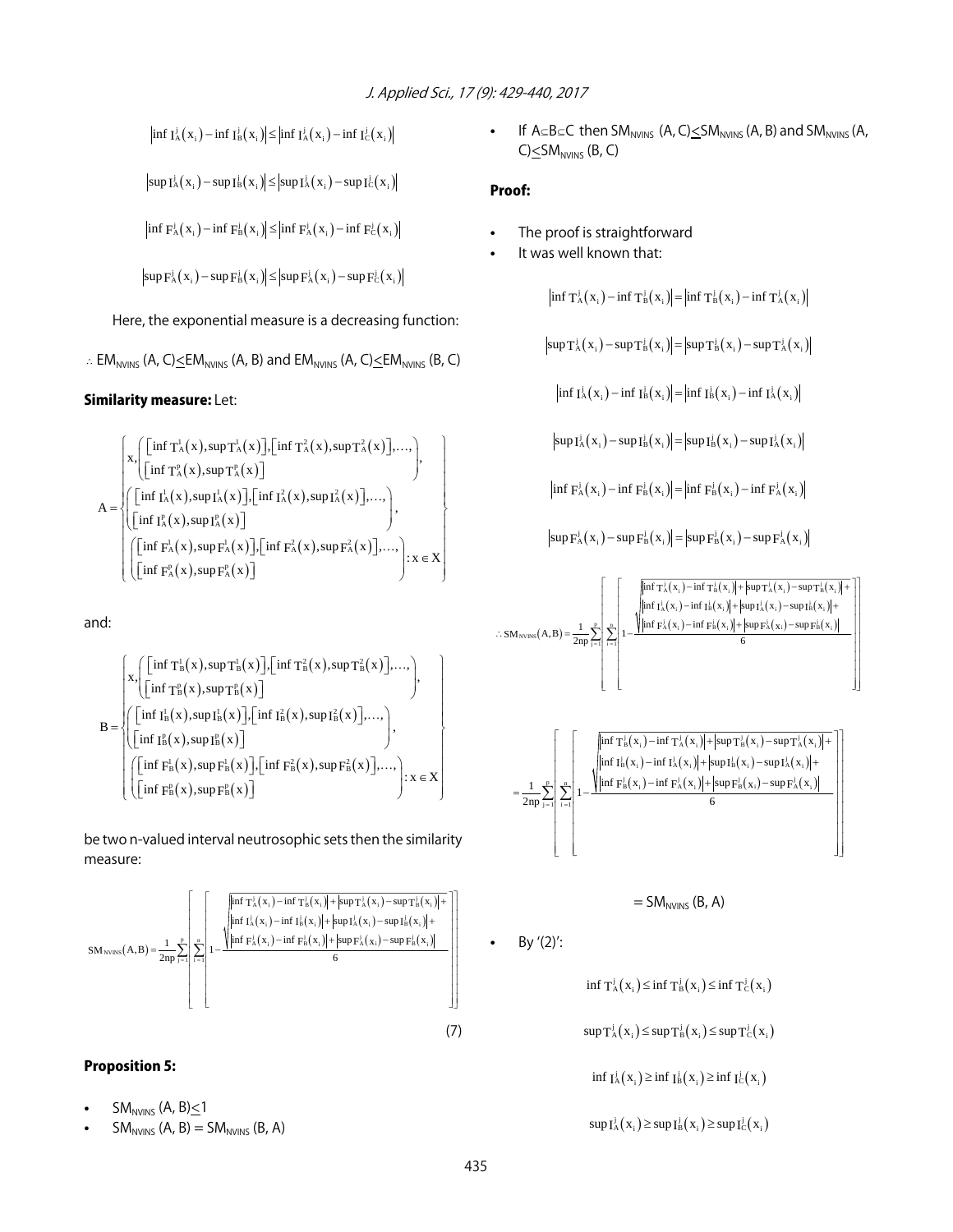inf  $F_A^j(x_i) \ge \inf F_B^j(x_i) \ge \inf F_C^j(x_i)$ 

$$
\sup \mathrm{F}_{\mathrm{A}}^{\mathrm{j}}\left(\mathrm{x}_{i}\right) \geq \sup \mathrm{F}_{\mathrm{B}}^{\mathrm{j}}\left(\mathrm{x}_{i}\right) \geq \sup \mathrm{F}_{\mathrm{C}}^{\mathrm{j}}\left(\mathrm{x}_{i}\right)
$$

Hence:

$$
\left|\inf T_A^j(x_i) - \inf T_B^j(x_i)\right| \leq \left|\inf T_A^j(x_i) - \inf T_C^j(x_i)\right|
$$

$$
\left|\text{sup} \, T_A^j\!\left(x_i\right)\!-\!\text{sup} \, T_B^j\!\left(x_i\right)\right|\!\leq\! \left|\text{sup} \, T_A^j\!\left(x_i\right)\!-\!\text{sup} \, T_C^j\!\left(x_i\right)\right|
$$

 $\left|\inf I_{A}^{j}(x_{i}) - \inf I_{B}^{j}(x_{i})\right| \leq \left|\inf I_{A}^{j}(x_{i}) - \inf I_{C}^{j}(x_{i})\right|$ 

 $|\sup I_A^j(x_i) - \sup I_B^j(x_i)| \leq |\sup I_A^j(x_i) - \sup I_C^j(x_i)|$ 

 $\left|\inf F_A^j(x_i) - \inf F_B^j(x_i)\right| \leq \left|\inf F_A^j(x_i) - \inf F_C^j(x_i)\right|$ 

 $|\sup \mathbf{F}^j_{\mathbf{A}}(\mathbf{x}_i) - \sup \mathbf{F}^j_{\mathbf{B}}(\mathbf{x}_i)| \leq |\sup \mathbf{F}^j_{\mathbf{A}}(\mathbf{x}_i) - \sup \mathbf{F}^j_{\mathbf{C}}(\mathbf{x}_i)|$ 

Here, the similarity measure is a decreasing function:

 $\therefore$  SM<sub>NVINS</sub> (A, C) $\leq$ SM<sub>NVINS</sub> (A, B) and SM<sub>NVINS</sub> (A, C) $\leq$ SM<sub>NVINS</sub> (B, C)

#### Logarithmic function: Let:

$$
A = \begin{cases} x \cdot \begin{pmatrix} \left[ \inf T_A^1(x), \sup T_A^1(x) \right], \left[ \inf T_A^2(x), \sup T_A^2(x) \right] \\ \dots, \left[ \inf T_A^p(x), \sup T_A^p(x) \right] \end{pmatrix}, \\ A = \begin{cases} \left[ \inf T_A^1(x), \sup T_A^1(x) \right], \left[ \inf T_A^2(x), \sup T_A^2(x) \right] \\ \dots, \left[ \inf T_A^p(x), \sup T_A^p(x) \right] \end{cases}, \\ \left( \left[ \inf F_A^1(x), \sup F_A^1(x) \right], \left[ \inf F_A^2(x), \sup F_A^2(x) \right] \right); x \in X \end{cases}
$$

and:

$$
B = \begin{cases} x, \left[\left[\inf T_B^l(x), \sup T_B^l(x)\right], \left[\inf T_B^2(x), \sup T_B^2(x)\right], \dots\right], \\ \left[\left[\inf T_B^p(x), \sup T_B^p(x)\right] \\ \left(\left[\inf I_B^l(x), \sup I_B^l(x)\right], \left[\inf I_B^2(x), \sup I_B^2(x)\right], \dots\right), \\ \left[\left[\inf I_B^p(x), \sup I_B^p(x)\right], \left[\inf F_B^2(x), \sup F_B^2(x)\right], \dots\right), \\ \left[\left[\inf F_B^l(x), \sup F_B^p(x)\right] \end{cases} \right) x \in X
$$

be two n-valued interval neutrosophic sets. Then, the logarithmic function based on similarity measure formula:

$$
l_{\text{NVINS}}(A, B) = \frac{1}{2p} \log \left[ \left| \frac{2 + SM_{\text{NVINS}}(A, B)}{2 - SM_{\text{NVINS}}(A, B)} \right| \right]
$$
(8)

### Proposition 6:

- $I_{NVINS}$  (A, B) $\leq$ 1
- $I_{NVINS}$  (A, B) =  $I_{NVINS}$  (B, A)
- If  $A \subseteq B \subseteq C$  then  $I_{NVINS}$  (A, C)< $I_{NVINS}$  (A, B) and  $I_{NVINS}$  (A,  $C$ )  $<$   $I<sub>NVINS</sub>$  (B, C)

#### Proof:

- The proof is straightforward
- Since  $SM_{NVINS}$  (A, B) =  $SM_{NVINS}$  (B, A):

$$
l_{\text{NVINS}}(A, B) = \frac{1}{2p} \log \left[ \left| \frac{2 + SM_{\text{NVINS}}(A, B)}{2 - SM_{\text{NVINS}}(A, B)} \right| \right]
$$

$$
= \frac{1}{2p} \log \left[ \left| \frac{2 + SM_{NVINS}(B, A)}{2 - SM_{NVINS}(B, A)} \right| \right]
$$

$$
= I_{NVINS} (B, A)
$$

$$
\bullet\qquad\text{By}\text{ }^\prime(2)^\prime\text{:}
$$

 $\inf T_{A}^{j}(x_i) \leq \inf T_{B}^{j}(x_i) \leq \inf T_{C}^{j}(x_i)$ 

$$
\text{sup} \, T_A^j\big(x_{_i}\big) \! \leq \! \text{sup} \, T_B^j\big(x_{_i}\big) \! \leq \! \text{sup} \, T_C^j\big(x_{_i}\big)
$$

$$
\inf I_A^j(x_i) \ge \inf I_B^j(x_i) \ge \inf I_C^j(x_i)
$$

$$
\sup I_A^j(x_i) \ge \sup I_B^j(x_i) \ge \sup I_C^j(x_i)
$$

inf  $F_A^j(x_i) \ge \inf F_B^j(x_i) \ge \inf F_C^j(x_i)$ 

$$
\sup \mathrm{F}_{\mathrm{A}}^{\mathrm{j}}\left(\mathrm{x}_{\mathrm{i}}\right) \geq \sup \mathrm{F}_{\mathrm{B}}^{\mathrm{j}}\left(\mathrm{x}_{\mathrm{i}}\right) \geq \sup \mathrm{F}_{\mathrm{C}}^{\mathrm{j}}\left(\mathrm{x}_{\mathrm{i}}\right)
$$

Hence:

$$
\inf \mathsf{T}_{\mathrm{A}}^{\mathrm{j}}(\mathsf{x}_{\mathrm{i}})-\inf \mathsf{T}_{\mathrm{B}}^{\mathrm{j}}(\mathsf{x}_{\mathrm{i}})\big|\leq \big|\inf \mathsf{T}_{\mathrm{A}}^{\mathrm{j}}(\mathsf{x}_{\mathrm{i}})-\inf \mathsf{T}_{\mathrm{C}}^{\mathrm{j}}(\mathsf{x}_{\mathrm{i}})\big|
$$

$$
\left|\sup \mathsf{T}_{\mathsf{A}}^{\mathsf{j}}\left(\mathsf{x}_{\mathsf{i}}\right)-\sup \mathsf{T}_{\mathsf{B}}^{\mathsf{j}}\left(\mathsf{x}_{\mathsf{i}}\right)\right| \leq \left|\sup \mathsf{T}_{\mathsf{A}}^{\mathsf{j}}\left(\mathsf{x}_{\mathsf{i}}\right)-\sup \mathsf{T}_{\mathsf{C}}^{\mathsf{j}}\left(\mathsf{x}_{\mathsf{i}}\right)\right|
$$

 $\left|\inf I_{A}^{j}(x_{i})-\inf I_{B}^{j}(x_{i})\right| \leq \left|\inf I_{A}^{j}(x_{i})-\inf I_{C}^{j}(x_{i})\right|$ 

 $|\sup I_{A}^{j}(x_i)-\sup I_{B}^{j}(x_i)| \leq |\sup I_{A}^{j}(x_i)-\sup I_{C}^{j}(x_i)|$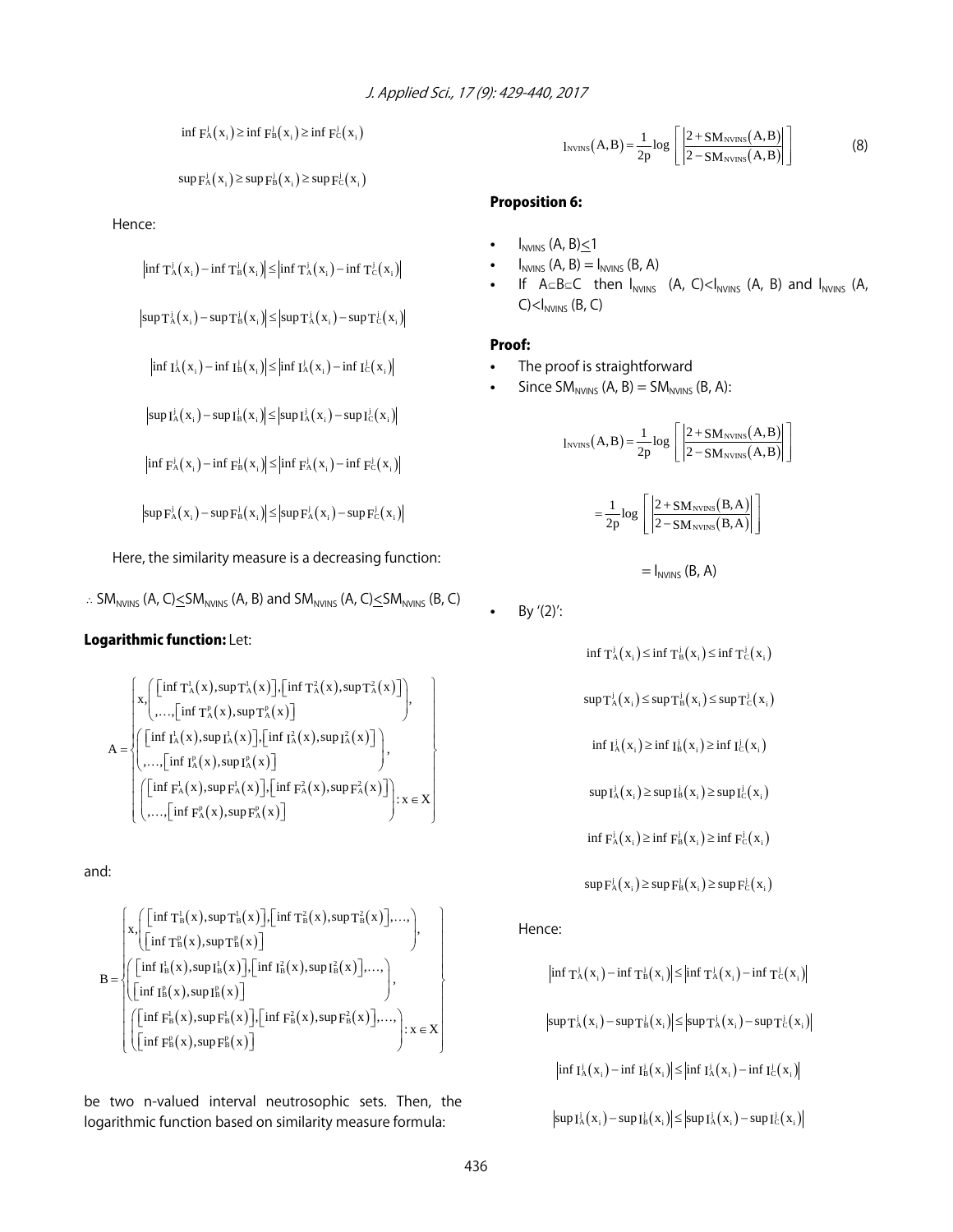$$
\left|\inf \mathbf{F}_{\mathbf{A}}^{j}(\mathbf{x}_{i}) - \inf \mathbf{F}_{\mathbf{B}}^{j}(\mathbf{x}_{i})\right| \leq \left|\inf \mathbf{F}_{\mathbf{A}}^{j}(\mathbf{x}_{i}) - \inf \mathbf{F}_{\mathbf{C}}^{j}(\mathbf{x}_{i})\right|
$$

 $|\sup \mathbf{F}_{\mathrm{A}}^{j}(\mathbf{x}_{i}) - \sup \mathbf{F}_{\mathrm{B}}^{j}(\mathbf{x}_{i})| \leq |\sup \mathbf{F}_{\mathrm{A}}^{j}(\mathbf{x}_{i}) - \sup \mathbf{F}_{\mathrm{C}}^{j}(\mathbf{x}_{i})|$ 

Here, the logarithmic function is a decreasing function:

$$
\therefore I_{NVINS} (A, C) \le I_{NVINS} (A, B) \text{ and } I_{NVINS} (A, C) \le I_{NVINS} (B, C)
$$

# Definition: Let:

$$
A = \begin{cases} x \cdot \begin{pmatrix} \left[ \inf T_A^1(x), \sup T_A^1(x) \right], \left[ \inf T_A^2(x), \sup T_A^2(x) \right], \dots, \\ \left[ \inf T_A^p(x), \sup T_A^p(x) \right] \end{pmatrix}, \\ A = \begin{cases} \begin{pmatrix} \left[ \inf T_A^1(x), \sup T_A^1(x) \right], \left[ \inf T_A^2(x), \sup T_A^2(x) \right], \dots, \\ \left[ \left[ \inf T_A^p(x), \sup T_A^p(x) \right] \end{pmatrix}, \left[ \inf F_A^2(x), \sup F_A^2(x) \right], \dots, \\ \left[ \left[ \inf F_A^p(x), \sup F_A^p(x) \right] \end{pmatrix}, \left[ \inf F_A^2(x), \sup F_A^2(x) \right], \dots, \right) : x \in X \end{cases}
$$

and:

$$
B = \begin{cases} x, \left[\left[\inf T_B^l(x), \sup T_B^l(x)\right], \left[\inf T_B^{\hat{s}}(x), \sup T_B^{\hat{s}}(x)\right], \dots, \atop \left[\inf T_B^l(x), \sup T_B^p(x)\right] \right) , \\ \left(\left[\inf T_B^l(x), \sup T_B^l(x)\right], \left[\inf T_B^{\hat{s}}(x), \sup T_B^{\hat{s}}(x)\right], \dots, \atop \left[\inf T_B^l(x), \sup F_B^l(x)\right], \left[\inf T_B^{\hat{s}}(x), \sup F_B^{\hat{s}}(x)\right], \dots, \atop \left[\left[\inf T_B^l(x), \sup F_B^l(x)\right] \right) \right] , x \in X \end{cases}
$$

be two n-valued interval neutrosophic sets. Then the exponential function based on similarity measure formula:

$$
e_{\text{NVINS}}(A, B) = \frac{1}{2n} \left[ e^{\left[ \frac{2 \cdot \text{SM}_{\text{NVRS}}(A, B)}{p(2 - \text{SM}_{\text{NVRS}}(A, B))} \right]} \right]
$$
(9)

#### Proposition 7:

- $\bullet$  e<sub>NVINS</sub> (A, B) > 0
- $e_{NVINS}$  (A, B) =  $e_{NVINS}$  (B, A)
- If  $A \subseteq B \subseteq C$  then  $e_{NVINS}$  (A, C) $\leq e_{NVINS}$  (A, B) and  $e_{NVINS}$  (A,  $C \leq e_{NVINS}$  (B, C)

### Proof:

- The proof is straightforward
- Since,  $SM<sub>NVINS</sub>$  (A, B) =  $SM<sub>NVINS</sub>$  (B, A):

$$
e_{\text{NVINS}}\!\left(A,B\right)\!=\!\frac{1}{2n}\!\!\left[e^{\!\!\left[\frac{2\text{+SM}_\text{NVBS}\!\left(A,B\right)}{p\left(2\text{--}SM}_\text{SVBS}\!\left(A,B\right)\right)\right]}\right]
$$



$$
= e_{N VINS} (B, A)
$$

• By  $'(2)'$ :

 $\inf T_A^j(x_i) \leq \inf T_B^j(x_i) \leq \inf T_C^j(x_i)$ 

$$
\sup \mathsf{T}_{\mathsf{A}}^{\mathsf{j}}\big(\mathsf{x}_{\mathsf{i}}\big) \leq \sup \mathsf{T}_{\mathsf{B}}^{\mathsf{j}}\big(\mathsf{x}_{\mathsf{i}}\big) \leq \sup \mathsf{T}_{\mathsf{C}}^{\mathsf{j}}\big(\mathsf{x}_{\mathsf{i}}\big)
$$

$$
\inf I^j_A(x_i) \geq \inf I^j_B(x_i) \geq \inf I^j_C(x_i)
$$

 $sup \mathbf{I}_{\mathbf{A}}^{j}(\mathbf{x}_{i}) \geq sup \mathbf{I}_{\mathbf{B}}^{j}(\mathbf{x}_{i}) \geq sup \mathbf{I}_{\mathbf{C}}^{j}(\mathbf{x}_{i})$ 

inf  $F_A^j(x_i) \ge \inf F_B^j(x_i) \ge \inf F_C^j(x_i)$ 

 $sup F_A^j(x_i) \geq sup F_B^j(x_i) \geq sup F_C^j(x_i)$ 

Hence:

$$
\begin{aligned} &\left|\inf T_A^j(x_i) - \inf T_B^j(x_i)\right| \leq &\left|\inf T_A^j(x_i) - \inf T_C^j(x_i)\right|\\[1mm] &\left|\sup T_A^j(x_i) - \sup T_B^j(x_i)\right| \leq &\left|\sup T_A^j(x_i) - \sup T_C^j(x_i)\right|\\[1mm] &\left|\inf I_A^j(x_i) - \inf I_B^j(x_i)\right| \leq &\left|\inf I_A^j(x_i) - \inf I_C^j(x_i)\right|\\[1mm] &\left|\sup I_A^j(x_i) - \sup I_B^j(x_i)\right| \leq &\left|\sup I_A^j(x_i) - \sup I_C^j(x_i)\right|\\[1mm] &\left|\inf F_A^j(x_i) - \inf F_B^j(x_i)\right| \leq &\left|\inf F_A^j(x_i) - \inf F_C^j(x_i)\right|\\[1mm] &\left|\sup F_A^j(x_i) - \sup F_B^j(x_i)\right| \leq &\left|\sup F_A^j(x_i) - \sup F_C^j(x_i)\right|\end{aligned}
$$

Here, the exponential function is a decreasing function:

$$
\therefore
$$
  $e_{NVINS}$  (A, C) $\leq e_{NVINS}$  (A, B) and  $e_{NVINS}$  (A, C) $\leq e_{NVINS}$  (B, C)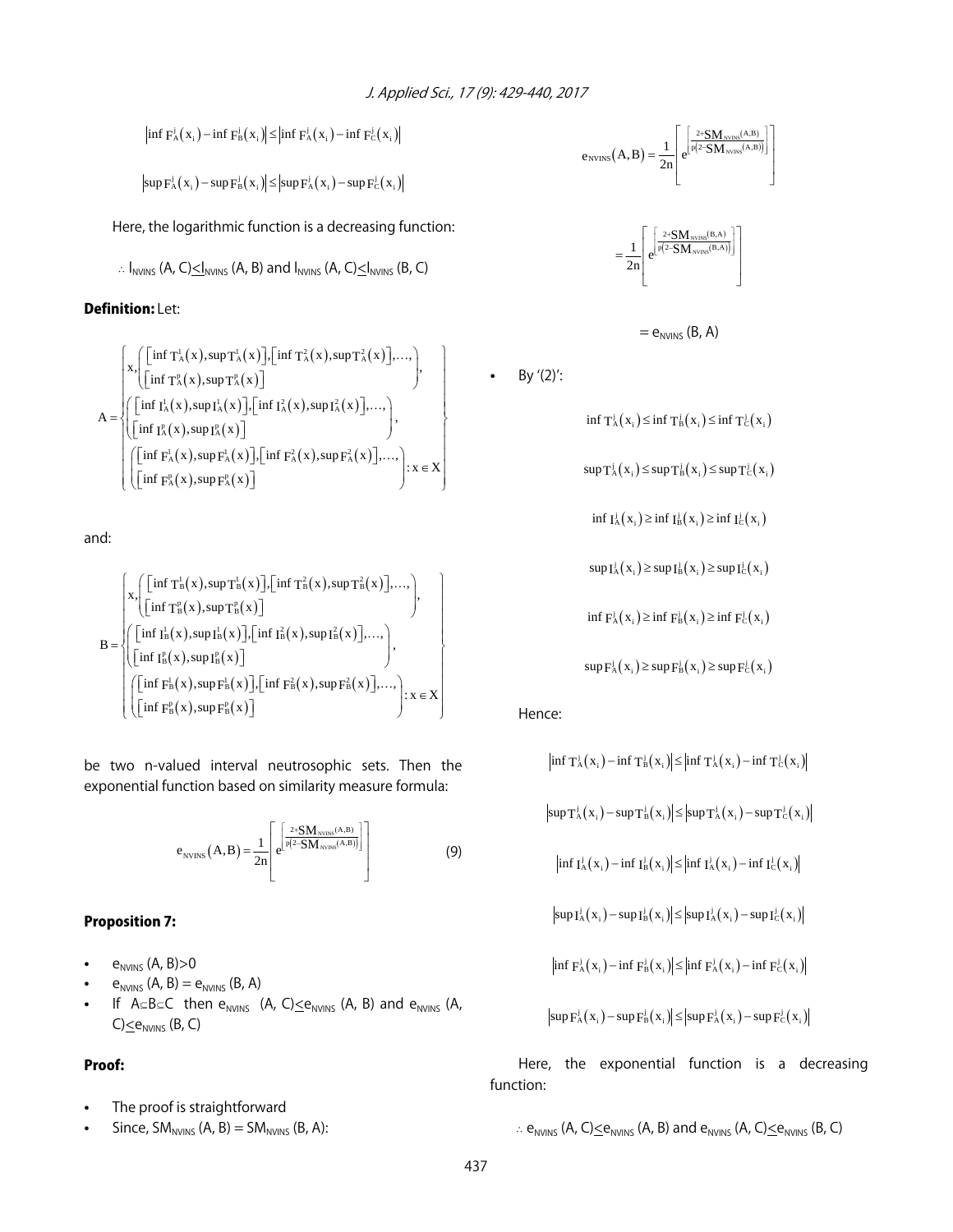#### **METHODOLOGY**

In this section, it was presented an application of n-valued interval neutrosophic set in medical diagnosis. In a given pathology, suppose S is a set of symptoms, D is a set of diseases and P is a set of patients and let Q be an-valued interval neutrosophic relation from the set of patients to the symptoms. i.e.,  $Q(P\rightarrow S)$  and R be an interval neutrosophic relation from the set of symptoms to the diseases i.e.,  $R(S-D)$  and then the methodology involves three main jobs:

- Determination of symptoms
- Formulation of medical knowledge based on n-valued interval neutrosophic sets and interval neutrosophic sets
- Determination of diagnosis on the basis of various computation techniques of n-valued interval neutrosophic sets

#### Algorithm:

- **Step 1:** The symptoms of the patients are given to obtain the patient-symptom relation and are noted in Table 1
- **Step 2:** The medical knowledge relating the symptoms with the set of diseases under consideration are given to obtain the symptom-disease relation and are noted in Table 2
- **Step 3:** Table 3 is obtained by calculating average values for Table 1

Table 1: Patient-symptom relation (using step1)

# Step 4: Table 4 is obtained by applying ʻ(1)' between Table 2 and 3

- **Step 5:** The computation T of the relation of patients and diseases is found using ʻ(3)'and ʻ(4)'in Table 4 and are noted in Table 5
- Step 6: The computation T of the relation of patients and diseases is found '(5)', '(6)','(7)', '(8)' and '(9)' and are noted in Table 6
- **Step 7:** Finally, the minimum value from Table 5 (grade function) and Table 6 (logarithmic distance) and maximum value from Table 5 (similarity grade function and Table 6 (exponential measure, similarity measure, logarithmic function and exponential function) of each row were selected to find the possibility of the patient affected with the respective disease and then it was concluded that the patient was suffering from the disease

#### CASE STUDY21

Let there be three patients  $P = {P_1, P_2, P_3}$  and the set of symptoms  $S = \{S_1 = \text{Temperature}, S_2 = \text{Cough}, S_3 = \text{Thread}\}\$ pain,  $S_4$  = Headache,  $S_5$  = Body pain}. The n-valued interval neutrosophic relation  $Q(P\rightarrow S)$  is given as in Table 1. Let the set of diseases  $D = {D_1 = \text{Viral } \text{fever, } D_2 = \text{Tuberculosis,}}$  $D_3$  = Typhoid,  $D_4$  = Throat disease}. The interval neutrosophic relation  $R(S\rightarrow D)$  is given as in Table 2.

From Table 5 and 6,it is obvious that, if the doctor agrees, then  $P_1$  and  $P_3$  suffers from Viral fever and  $P_2$  suffers from Throat disease.

| Q              | Temperature                   | Cough                         | Throat pain                 | Headache                    | Body pain                   |
|----------------|-------------------------------|-------------------------------|-----------------------------|-----------------------------|-----------------------------|
| $P_{1}$        | $[0.3, 0.4]$ , $[0.4, 0.5]$ , | $[0.1, 0.2]$ , $[0.3, 0.6]$ , | [0.0, 0.5]                  | $[0.2, 0.3]$ ,              | [0.0, 0.4]                  |
|                | [0.3, 0.7]                    | [0.6, 0.8]                    | $[0.2, 0.6]$ , $[0.0, 0.4]$ | $[0.3, 0.5]$ , $[0.0, 0.7]$ | $[0.6, 0.7]$ , $[0.2, 0.5]$ |
|                | $[0.0, 0.3]$ , $[0.1, 0.3]$ , | $[0.0, 0.5]$ , $[0.4, 0.7]$ , | [0.3, 0.4]                  | $[0.4, 0.5]$ ,              | [0.2, 0.4]                  |
|                | [0.0, 0.5]                    | [0.4, 0.5]                    | $[0.2, 0.3]$ , $[0.3, 0.4]$ | $[0.4, 0.7]$ , $[0.3, 0.6]$ | $[0.4, 0.5]$ , $[0.1, 0.2]$ |
|                | $[0.0, 0.6]$ , $[0.4, 0.5]$ , | $[0.2, 0.3]$ , $[0.0, 0.5]$ , | [0.0, 0.7]                  | [0.2, 0.6]                  | $[0.1, 0.3]$ ,              |
|                | [0.3, 0.4]                    | [0.4, 0.6]                    | $[0.3, 0.7]$ , $[0.3, 0.5]$ | $[0.0, 0.6]$ , $[0.3, 0.4]$ | $[0.1, 0.3]$ , $[0.2, 0.3]$ |
| P <sub>2</sub> | $[0.2, 0.03]$ ,               | $[0.5, 0.7]$ , $[0.0, 0.4]$ , | [0.5, 0.6]                  | [0.2, 0.5]                  | [0.2, 0.4]                  |
|                | $[0.4, 0.5]$ , $[0.1, 0.2]$   | [0.7, 0.8]                    | $[0.0, 0.6]$ , $[0.2, 0.3]$ | $[0.5, 0.6]$ , $[0.1, 0.5]$ | $[0.4, 0.6]$ , $[0.1, 0.4]$ |
|                | $[0.4, 0.5]$ , $[0.2, 0.5]$ , | $[0.6, 0.7]$ , $[0.0, 0.5]$ , | $[0.4, 0.7]$ ,              | $[0.2, 0.3]$ ,              | $[0.0, 0.5]$ ,              |
|                | [0.0, 0.3]                    | [0.4, 0.5]                    | $[0.4, 0.6]$ , $[0.3, 0.4]$ | $[0.2, 0.5]$ , $[0.5, 0.6]$ | $[0.2, 0.4]$ , $[0.5, 0.6]$ |
|                | $[0.6, 0.7]$ , $[0.4, 0.5]$ , | $[0.4, 0.6]$ , $[0.2, 0.7]$ , | [0.1, 0.3]                  | $[0.1, 0.3]$ ,              | $[0.5, 0.7]$ ,              |
|                | [0.4, 0.5]                    | [0.0, 0.3]                    | $[0.2, 0.3]$ , $[0.5, 0.7]$ | $[0.3, 0.4]$ , $[0.4, 0.5]$ | $[0.0, 0.7]$ , $[0.2, 0.4]$ |
| $P_3$          | $[0.1, 0.3]$ , $[0.0, 0.5]$ , | $[0.2, 0.3]$ , $[0.0, 0.7]$ , | [0.2, 0.4]                  | $[0.2, 0.3]$ ,              | [0.0, 0.6]                  |
|                | [0.4, 0.6]                    | [0.1, 0.4]                    | $[0.3, 0.6]$ , $[0.0, 0.6]$ | $[0.5, 0.6]$ , $[0.4, 0.5]$ | $[0.4, 0.7]$ , $[0.2, 0.3]$ |
|                | $[0.1, 0.2]$ , $[0.3, 0.4]$ , | $[0.5, 0.6]$ , $[0.0, 0.3]$ , | $[0.4, 0.5]$ ,              | [0.2, 0.4]                  | $[0.2, 0.3]$ ,              |
|                | [0.2, 0.5]                    | [0.3, 0.5]                    | $[0.0, 0.3]$ , $[0.3, 0.4]$ | $[0.0, 0.4]$ , $[0.2, 0.7]$ | $[0.2, 0.3]$ , $[0.1, 0.2]$ |
|                | $[0.2, 0.4]$ , $[0.4, 0.5]$ , | $[0.3, 0.5]$ , $[0.2, 0.5]$ , | $[0.5, 0.7]$ ,              | $[0.4, 0.5]$ ,              | [0.0, 0.6]                  |
|                | [0.3, 0.7]                    | [0.4, 0.6]                    | $[0.4, 0.6]$ , $[0.3, 0.7]$ | $[0.2, 0.3]$ , $[0.3, 0.5]$ | $[0.2, 0.4]$ , $[0.4, 0.6]$ |

438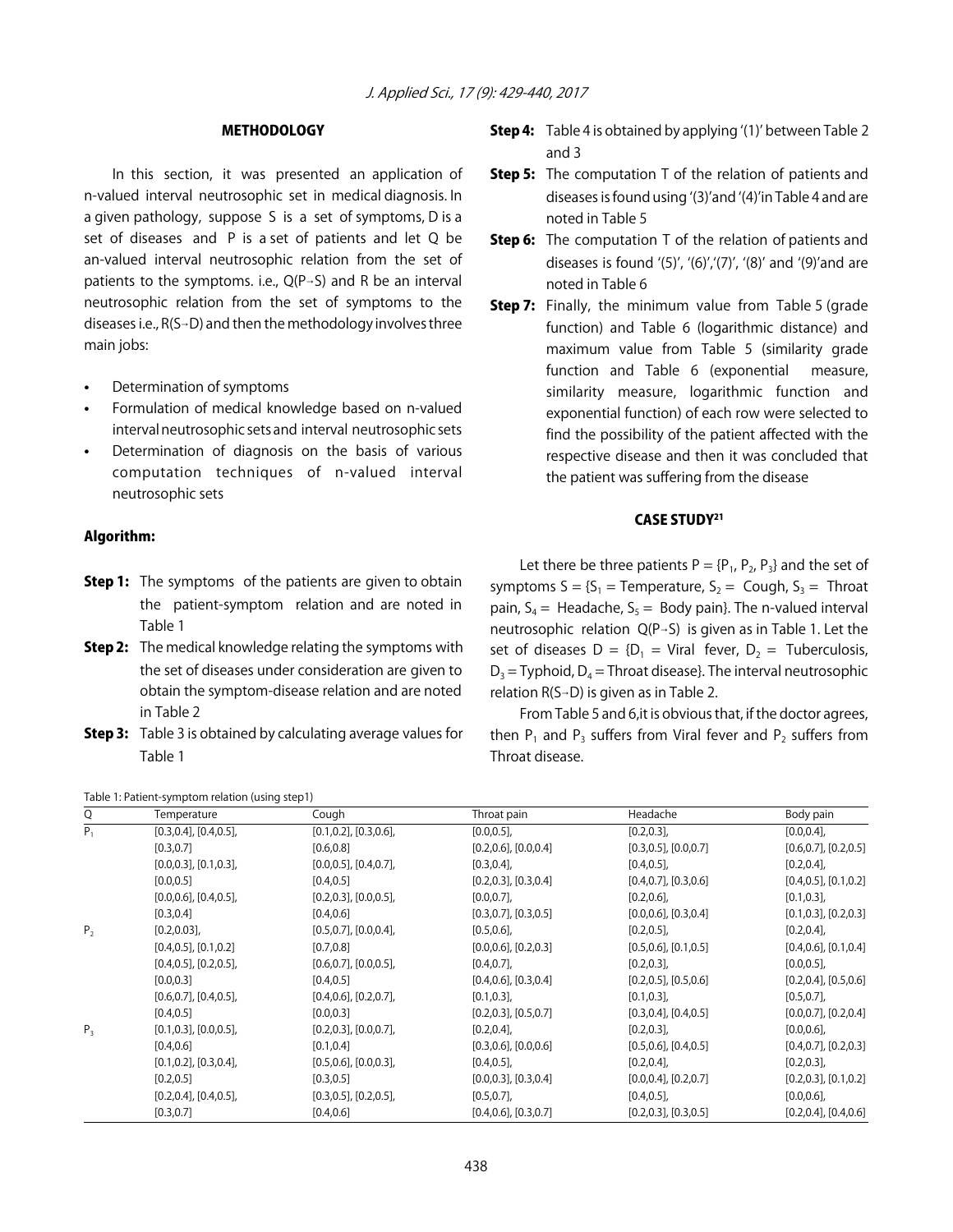Table 2: Symptom-disease relation (using step2)

| R              |                                  | Viral fever                                            | <b>Tuberculosis</b>                                                                                     | Typhoid                                    | Throat disease                             |
|----------------|----------------------------------|--------------------------------------------------------|---------------------------------------------------------------------------------------------------------|--------------------------------------------|--------------------------------------------|
|                | Temperature                      | $[0.2, 0.4]$ , $[0.3, 0.5]$ , $[0.3, 0.7]$             | $[0.1, 0.4]$ , $[0.2, 0.6]$ , $[0.6, 0.7]$                                                              | $[0.0, 0.3]$ , $[0.4, 0.6]$ , $[0.0, 0.2]$ | $[0.3, 0.4]$ , $[0.2, 0.5]$ , $[0.0, 0.6]$ |
| Cough          |                                  | $[0.2, 0.4]$ , $[0.2, 0.3]$ , $[0.0, 0.5]$             | $[0.3, 0.4]$ , $[0.2, 0.5]$ , $[0.7, 0.8]$                                                              | $[0.3, 0.4]$ , $[0.2, 0.3]$ , $[0.1, 0.2]$ | $[0.4, 0.5]$ , $[0.1, 0.3]$ , $[0.0, 0.5]$ |
| Throat pain    |                                  | $[0.0, 0.4]$ , $[0.2, 0.4]$ , $[0.2, 0.4]$             | $[0.0, 0.2]$ , $[0.3, 0.6]$ , $[0.6, 0.7]$                                                              | $[0.1, 0.2]$ , $[0.4, 0.5]$ , $[0.3, 0.4]$ | $[0.2, 0.4]$ , $[0.2, 0.5]$ , $[0.3, 0.7]$ |
| Headache       |                                  | $[0.4, 0.7]$ , $[0.0, 0.3]$ , $[0.3, 0.5]$             | $[0.1, 0.2]$ , $[0.0, 0.5]$ , $[0.0, 0.6]$                                                              | $[0.3, 0.4]$ , $[0.2, 0.3]$ , $[0.2, 0.5]$ | $[0.0, 0.3]$ , $[0.3, 0.6]$ , $[0.2, 0.5]$ |
| Body pain      |                                  | $[0.1, 0.4]$ , $[0.2, 0.5]$ , $[0.3, 0.4]$             | $[0.5, 0.7]$ , $[0.4, 0.5]$ , $[0.2, 0.5]$                                                              | $[0.2, 0.3]$ , $[0.2, 0.4]$ , $[0.2, 0.3]$ | $[0.0, 0.4]$ , $[0.1, 0.2]$ , $[0.1, 0.3]$ |
| Q              | Temperature                      | Table 3: Average for patient-symptom relation<br>Cough | Throat pain                                                                                             | Headache                                   | Body pain                                  |
|                |                                  |                                                        |                                                                                                         |                                            |                                            |
| $P_{1}$        | $[0.1, 0.43]$ , $[0.3, 0.43]$ ,  | $[0.1, 0.33]$ , $[0.23, 0.6]$ ,                        | $[0.1, 0.53]$ , $[0.23, 0.53]$ ,                                                                        | $[0.26, 0.46]$ , $[0.23, 0.6]$ ,           | $[0.1, 0.36]$ , $[0.36, 0.5]$ ,            |
|                | [0.2, 0.53]                      | [0.46, 0.63]                                           | [0.2, 0.43]                                                                                             | [0.2, 0.56]                                | [0.16, 0.33]                               |
| P <sub>2</sub> | $[0.4, 0.5]$ , $[0.33, 0.5]$ ,   | $[0.5, 0.66]$ , $[0.06, 0.53]$ ,                       | $[0.33, 0.53]$ , $[0.2, 0.5]$ ,                                                                         | $[0.16, 0.36]$ , $[0.33, 0.5]$ ,           | $[0.23, 0.53]$ , $[0.2, 0.56]$ ,           |
|                | [0.16, 0.33]                     | [0.36, 0.53]                                           | [0.33, 0.46]                                                                                            | [0.33, 0.53]                               | [0.26, 0.46]                               |
| $P_3$          | $[0.13, 0.3]$ , $[0.23, 0.46]$ , | $[0.33, 0.46]$ , $[0.06, 0.5]$ ,                       | $[0.36, 0.53]$ , $[0.23, 0.5]$ ,                                                                        | $[0.26, 0.4]$ , $[0.23, 0.43]$ ,           | $[0.06, 0.5]$ , $[0.26, 0.46]$ ,           |
|                | [0.3, 0.6]                       | [0.26, 0.5]                                            | [0.2, 0.56]                                                                                             | [0.3, 0.56]                                | [0.23, 0.36]                               |
|                |                                  |                                                        |                                                                                                         |                                            |                                            |
|                |                                  |                                                        | Table 4: Sup-star composition between symptom-disease relation and average for patient-symptom relation |                                            |                                            |

| . as it is applied. Composition setments from promission also as it and a related to patient symptom relation |                                               |                                              |                                               |                                                 |  |
|---------------------------------------------------------------------------------------------------------------|-----------------------------------------------|----------------------------------------------|-----------------------------------------------|-------------------------------------------------|--|
|                                                                                                               | Viral fever                                   | Tuberculosis                                 | Tvphoid                                       | Throat disease                                  |  |
|                                                                                                               | $[0.26, 0.46]$ , $[0.3, 0.5]$ , $[0.2, 0.4]$  | $[0.1, 0.4]$ , $[0.36, 0.53]$ , $[0.2, 0.5]$ | $[0.26, 0.4]$ , $[0.3, 0.5]$ , $[0.2, 0.33]$  | $[0.1, 0.4]$ , $[0.23, 0.6]$ , $[0.16, 0.33]$   |  |
|                                                                                                               | $[0.2, 0.4]$ , $[0.3, 0.5]$ , $[0.3, 0.46]$   | $[0.3, 0.53]$ , $[0.2, 0.5]$ , $[0.26, 0.5]$ | $[0.3, 0.4]$ , $[0.33, 0.5]$ , $[0.16, 0.33]$ | $[0.4, 0.5]$ , $[0.3, 0.5]$ , $[0.16, 0.46]$    |  |
|                                                                                                               | $[0.26, 0.4]$ , $[0.23, 0.46]$ , $[0.2, 0.4]$ | $[0.3, 0.5]$ , $[0.26, 0.5]$ , $[0.23, 0.5]$ | $[0.3, 0.4]$ , $[0.23, 0.5]$ , $[0.23, 0.36]$ | $[0.33, 0.46]$ , $[0.23, 0.5]$ , $[0.23, 0.36]$ |  |

|                  |                           | Table 5: Grade function and similarity grade function (using step 5 and step 7) |         |                |
|------------------|---------------------------|---------------------------------------------------------------------------------|---------|----------------|
| Viral fever<br>Т |                           | Tuberculosis                                                                    | Typhoid | Throat disease |
|                  | <b>Grade function</b>     |                                                                                 |         |                |
| $P_1$            | 0.8100                    | 0.8930                                                                          | 0.8190  | 0.9604         |
| P <sub>2</sub>   | 0.8464                    | 0.7140                                                                          | 0.7744  | 0.6400         |
| $P_{3}$          | 0.6642                    | 0.7140                                                                          | 0.7225  | 0.7482         |
|                  | Similarity grade function |                                                                                 |         |                |
| $P_1$            | 0.7000                    | 0.6850                                                                          | 0.6983  | 0.6733         |
| P <sub>2</sub>   | 0.6933                    | 0.7183                                                                          | 0.7066  | 0.7333         |
| $P_{3}$          | 0.7283                    | 0.7183                                                                          | 0.7166  | 0.7116         |

| Table 6: Logarithmic distance, exponential measure, similarity measure, |  |                                                                         |
|-------------------------------------------------------------------------|--|-------------------------------------------------------------------------|
|                                                                         |  | logarithmic function and exponential function (using step 6 and step 7) |

| T                           | Viral fever                 | Tuberculosis | Typhoid | Throat disease |  |  |
|-----------------------------|-----------------------------|--------------|---------|----------------|--|--|
|                             | <b>Logarithmic distance</b> |              |         |                |  |  |
| $P_1$                       | 0.1180                      | 0.1208       | 0.1196  | 0.1193         |  |  |
| P <sub>2</sub>              | 0.1208                      | 0.1217       | 0.1201  | 0.1191         |  |  |
| $P_3$                       | 0.1174                      | 0.1210       | 0.1187  | 0.1180         |  |  |
|                             | <b>Exponential measure</b>  |              |         |                |  |  |
| $P_1$                       | 0.8108                      | 0.7906       | 0.7991  | 0.8019         |  |  |
| P <sub>2</sub>              | 0.7907                      | 0.7827       | 0.7952  | 0.8038         |  |  |
| $P_3$                       | 0.8145                      | 0.7884       | 0.8059  | 0.8126         |  |  |
|                             | <b>Similarity measure</b>   |              |         |                |  |  |
| $P_1$                       | 0.4226                      | 0.4115       | 0.4161  | 0.4175         |  |  |
| P <sub>2</sub>              | 0.4115                      | 0.4078       | 0.4142  | 0.4184         |  |  |
| $P_3$                       | 0.4247                      | 0.4106       | 0.4197  | 0.4226         |  |  |
|                             | <b>Logarithmic function</b> |              |         |                |  |  |
| $P_1$                       | 0.0310                      | 0.0302       | 0.0305  | 0.0306         |  |  |
| P <sub>2</sub>              | 0.0302                      | 0.0299       | 0.0304  | 0.0307         |  |  |
| $P_{3}$                     | 0.0312                      | 0.0301       | 0.0308  | 0.0310         |  |  |
| <b>Exponential function</b> |                             |              |         |                |  |  |
| $P_1$                       | 0.1668                      | 0.1658       | 0.1662  | 0.1663         |  |  |
| P <sub>2</sub>              | 0.1658                      | 0.1655       | 0.1661  | 0.1664         |  |  |
| Ρ,                          | 0.1670                      | 0.1657       | 0.1665  | 0.1668         |  |  |

#### **CONCLUSION**

In this study, it was analyzed that the relationship between the set of symptoms found within patients and set of diseases and employed seven methods (grade function, similarity grade function, logarithmic distance, exponential measure, similarity measure, logarithmic function, exponential function) to find out the disease possibly affected the patient. The techniques considered in this study were more reliable to handle medical diagnosis problems quiet comfortably. The proposed methods had more accuracy than the others and they could handle the limitations and drawbacks of the previous works well.

#### SIGNIFICANCE STATEMENTS

This study discovers the relationship between the symptoms found within patients and set of diseases. This study will help the researcher to find out the diseases accurately that impacted the patients. The methods employed are free from the limitations that are commonly found in other studies. Without such limitations, in this study a new theory on image processing, cluster analysis etc., has been developed.

#### **REFERENCES**

- 1. Zadeh, L.A., 1965. Fuzzy sets. Inform. Control, 8: 338-353.
- 2. Pawlak, Z., 1982. Rough sets. Int. J. Comput. Inform. Sci., 11: 341-356.
- 3. Atanassov, K.T., 1986. Intuitionistic fuzzy sets. Fuzzy Sets Syst., 20: 87-96.
- 4. De, S.K., R. Biswas and A.R. Roy, 2001. An application of intuitionistic fuzzy sets in medical diagnosis. Fuzzy Sets Syst., 117: 209-213.
- 5. Ye, J., 2011. Cosine similarity measures for intuitionistic fuzzy sets and their applications. Math. Comput. Modell., 53: 91-97.